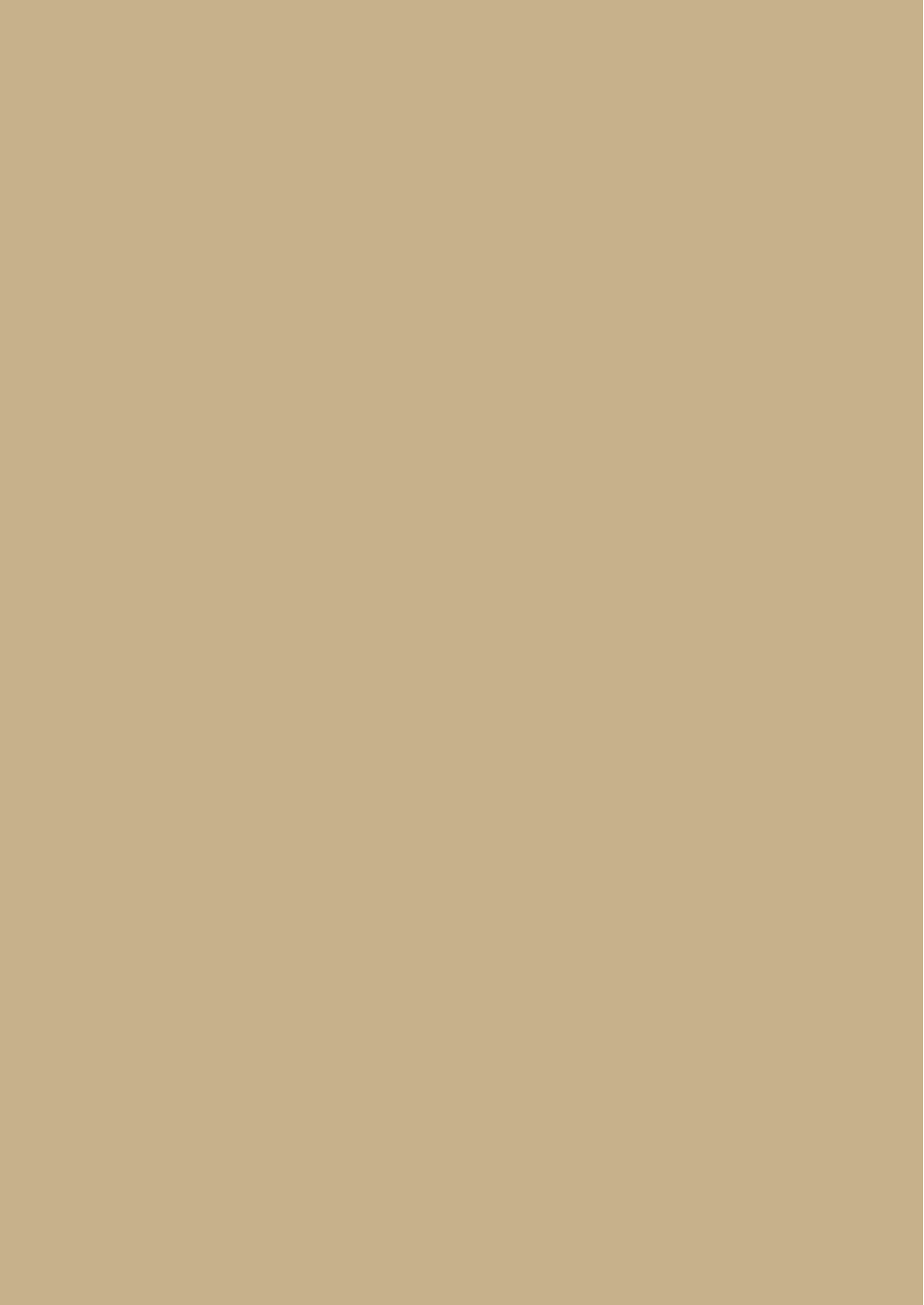# ALTHINGI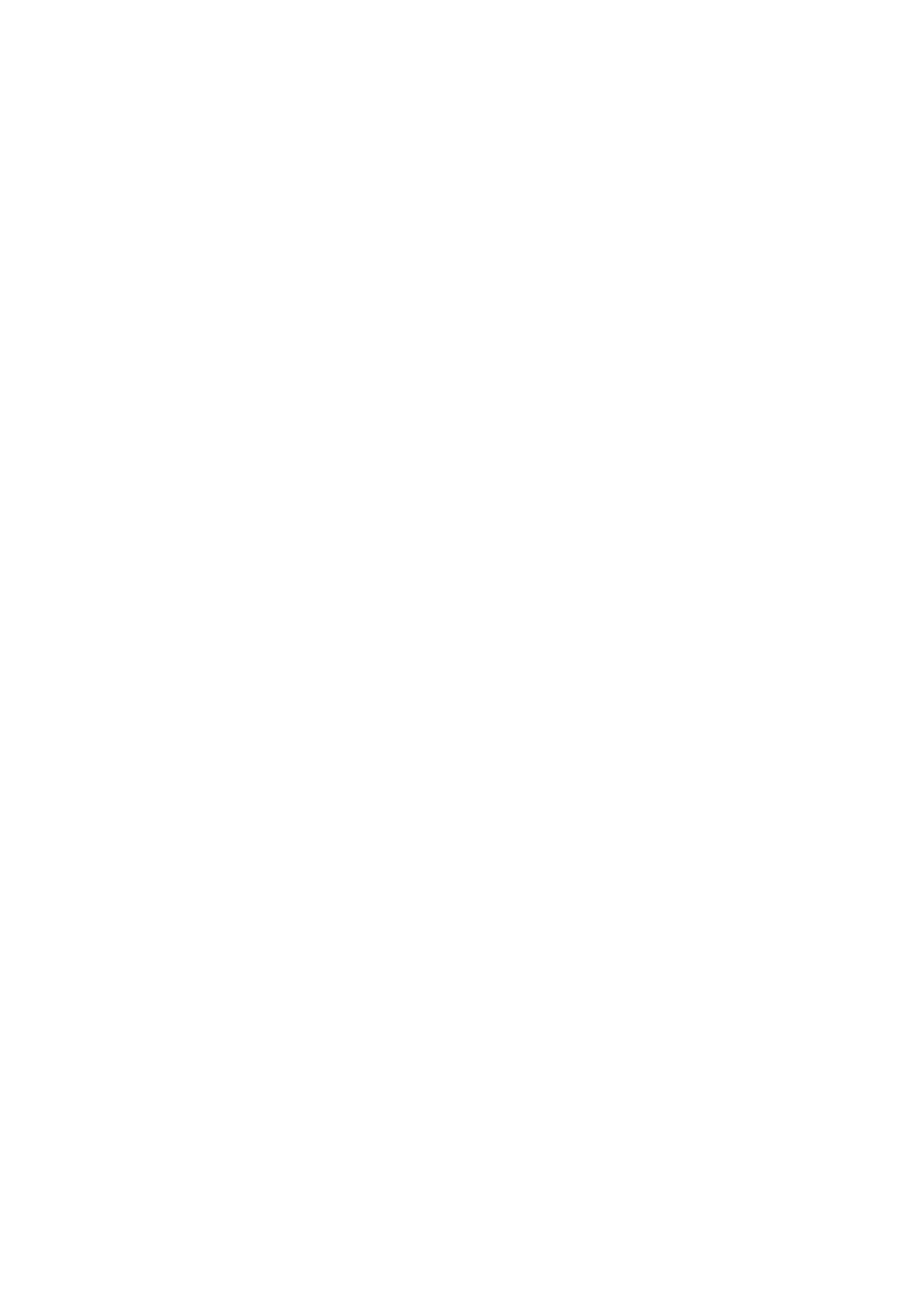# **CONTENTS**

| PARLIAMENT AND DEMOCRACY<br>$\overline{4}$         |
|----------------------------------------------------|
| 5                                                  |
| 6                                                  |
| 6                                                  |
| $\overline{7}$                                     |
| $\overline{7}$                                     |
| $\overline{7}$<br>Consultative assembly: 1845-1874 |
| Legislative assembly from 1874<br>8                |
| 8                                                  |
| 9                                                  |
| $\circ$                                            |
|                                                    |
|                                                    |
|                                                    |
|                                                    |
|                                                    |
|                                                    |
|                                                    |
|                                                    |
|                                                    |
|                                                    |
|                                                    |
|                                                    |
|                                                    |
|                                                    |
|                                                    |
|                                                    |
|                                                    |
|                                                    |
|                                                    |
|                                                    |
|                                                    |
|                                                    |
|                                                    |
|                                                    |
|                                                    |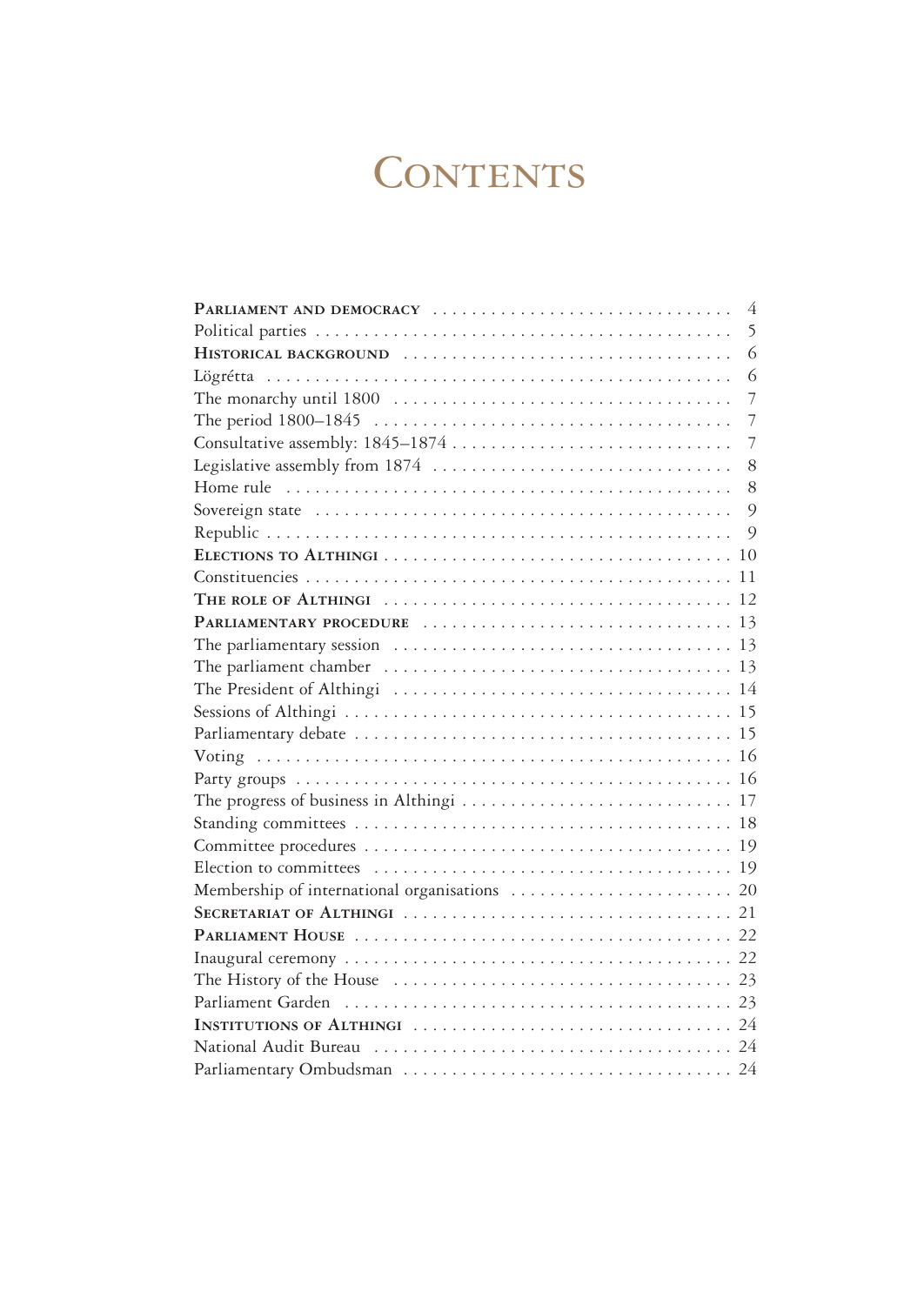# PARLIAMENT AND DEMOCRACY



*Parliament House, at Austurvöllur in Reykjavík, was built in 1880 –1881.*

The Icelandic constitution clearly demonstrates that Icelandic government is democratic. The government is based upon the principle of representative democracy, that power originates with the people, who delegate this power to their elected representatives. Every fourth year, the electors choose, by secret ballot, 63 representatives to sit in parliament. These members of parliament jointly hold legislative powers, and also fiscal powers, i.e. the power to make decisions on public spending and taxation. It is important that the populace know what decisions are made in parliament, and how they are made, as the electorate and their representatives are responsible for maintaining democracy in action. Universal suffrage may be said to be the basis of democracy in Iceland, and the Althingi is the cornerstone of this democracy.

Other features of the democratic system are e.g. that the government is answerable for its actions and is subject to monitoring by parliament. Iceland is governed by rule of law; the judiciary is autonomous, and the courts are to judge solely on the basis of law, and are not subject to any authority of the executive branch. Those who hold executive power are without exception to comply with the law, and they are bound by the law.

Constitutional provisions on freedom of opinion, free expression, and the rights of association and assembly are also clear indicators of the democratic system. These factors are in fact necessary to democracy, so that the citizens of the nation are guaranteed participation in national affairs.

Decisions made in parliament have an impact upon the daily lives of all Icelanders. The aim of publishing an information booklet on Althingi is to explain parliament's organisation, work and history. The booklet should be helpful to all who want to know more about Althingi, as well as being useful as a teaching aid.



*Icelandic history and nature come together at Thingvellir, which provides a unique view of geological history, along with a remarkable natural environment. The foundation of Althingi (parliament) at Thingvellir in AD 930 marked the beginning of the old Icelandic Commonwealth. Althingi continued to meet at Thingvellir until 1798.*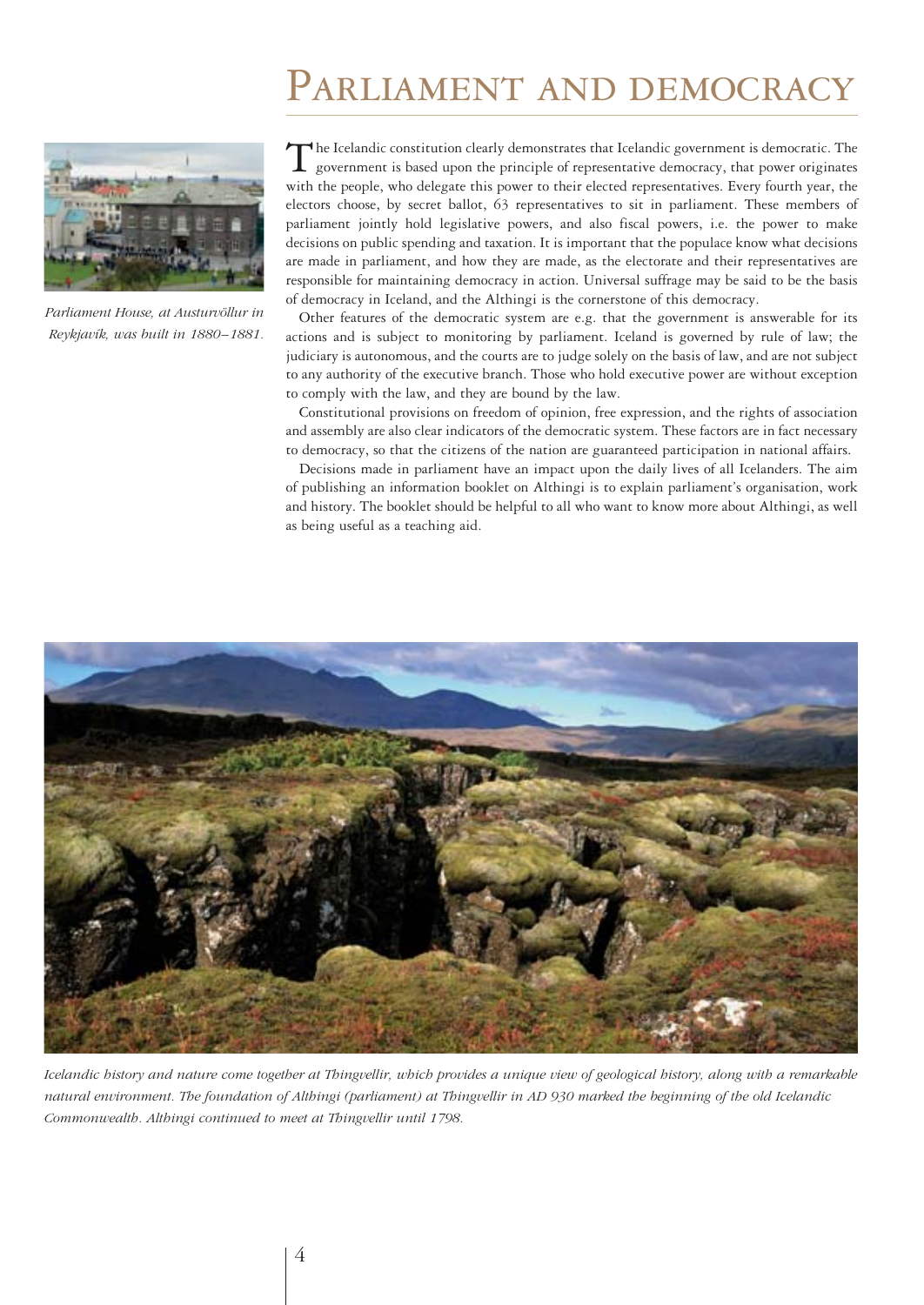

*Party leaders debated their policies in a live broadcast from Parliament House the evening before the general election of May 2003.*

# POLITICAL PARTIES

Political parties constitute a link between parliament and the electorate. Parties come into existence when a group of people decide to join forces in order to influence society by gaining election of the members to parliament and by participation in government. In their manifestos, parties explain which issues they regard as important; these manifestos clarify differences in their ideologies.

Participation in party activities is one of the public's main means of influencing policy. One of the principles of democracy is that members of the general public influence social development, and have a real possibility of making their ideas and views known.

The role of the media is to disseminate information on important issues to the public, including information on political parties and politicians.

The Icelandic citizen's right to free expression, the right of association and of assembly are established in the constitution. The constitution overrides other legislation, and serves to safeguard democracy.

After the general election of May 2003, representatives of five parties took seats in Althingi. The number of seats won by each party is shown in the table below.

|                              |                                | <b>Members</b> | Women          | Men            |
|------------------------------|--------------------------------|----------------|----------------|----------------|
|                              | The Progressive Party          | 12             | $\overline{4}$ | 8              |
|                              | The Liberal Party              | $\overline{4}$ |                | $\overline{4}$ |
|                              | The Social Democratic Alliance | <b>20</b>      | $\mathbf Q$    | 11             |
|                              | The Independence Party         | 22             | $\overline{4}$ | 18             |
| -2<br><b>VINSTRIMREYFING</b> | The Left Green Party           | $\overline{5}$ | 2              | 3              |
|                              | <b>Total</b>                   | 63             | 19             | 44             |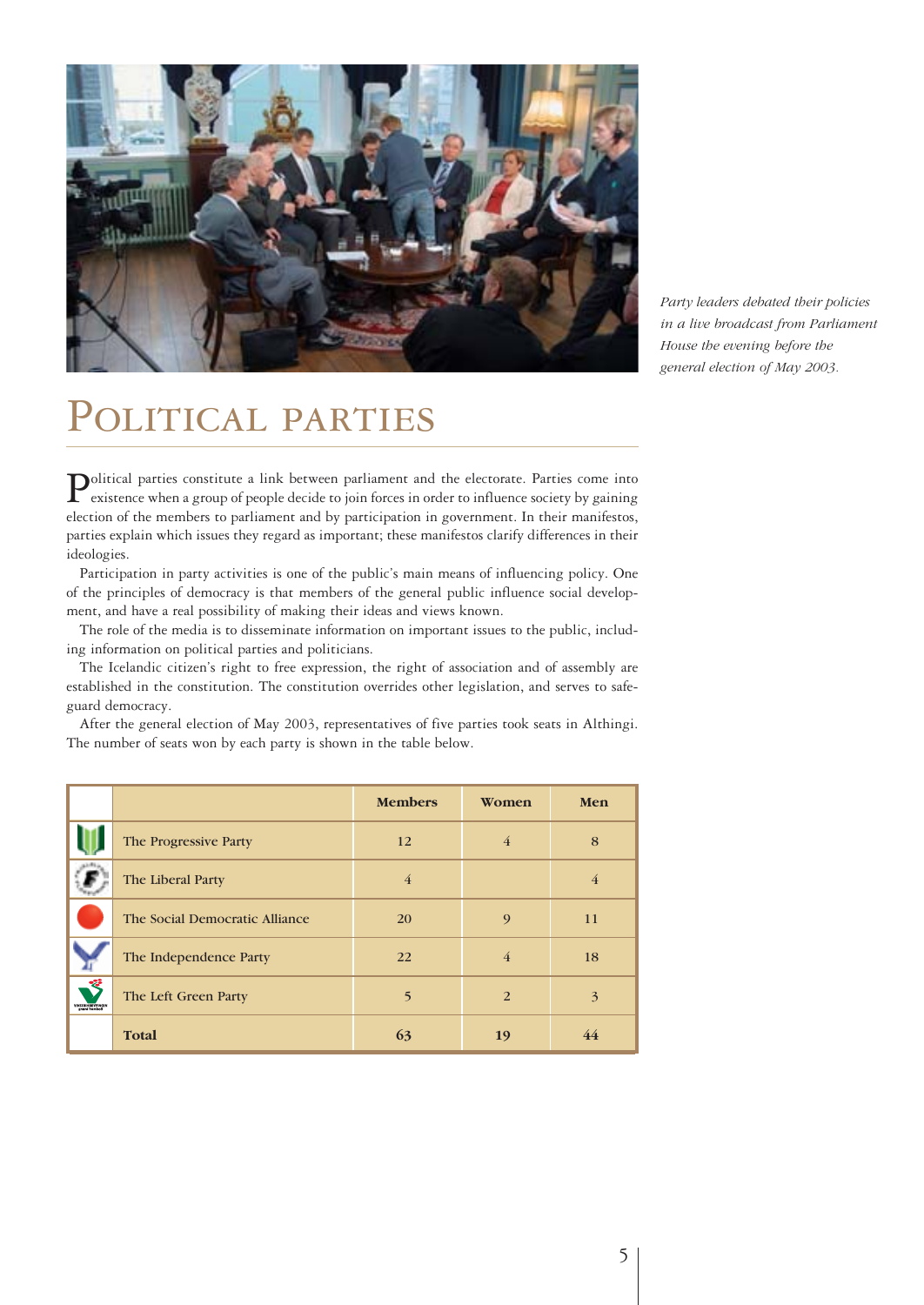# Historical background

The Althingi is both the oldest and greatest national institution. Its establishment, as an outdoor assembly held on the plains of Thingvellir from about the year 930 AD, laid the foundation for an independent national existence in Iceland.

To begin with, Althingi was a general assembly of the nation, where the country's most powerful leaders, called *goðar*, met to decide on legislation and dispense justice. As all free men could attend, the assemblies were usually the main social event of the year and drew large crowds of farmers and their families, parties involved in legal disputes, traders, craftsmen, storytellers and travellers.

Those attending the assembly dwelt in temporary camps known as *búðir* during the session. Within the bounds of Althingi everyone was entitled to sanctuary.

The centre of the gathering was the Lögberg, or Law Rock, a rocky outcrop on which the Lawspeaker *(lögsögumaður)* took his seat as the presiding official of the assembly. His responsibilities included reciting aloud the laws in effect at the time, one third of the entire corpus each year. It was his duty to proclaim the procedural law of Althingi to those attending the assembly each year.

### *Lögrétta*

Public addresses on matters of importance were delivered at the Law Rock and there the assembly was called to order and dissolved. The Lögrétta, the legislative section of the assembly, was its most powerful institution. It comprised the 39 district *goðar* plus nine additional members and the Lawspeaker.

As the legislative section of Althingi, the Lögrétta took a stand on legal conflicts, adopted new laws and granted exemptions to existing laws. Althingi of old also performed a judicial function and heard legal disputes in addition to the spring assemblies held in each district. After the country had been divided into four quarters around 965 AD, a *fjórðungsdómur*, or quarter court, of 36 judges was established for each of them at Althingi. A fifth court *(fimmtardómur)* was established early in the 11th century. It served as a supreme court of sorts, and assumed the function of hearing cases left unsettled by the other courts. It comprised 48 judges appointed by the *goðar* of Lögrétta.

The tenth century Althingi convened on Thursday of the tenth week of summer, according to the ancient calendar, or about the middle of June. Thereafter the assembly met a week later, with sessions lasting two weeks, until about 1271. After that, sessions were briefer.



*In the 1870s British artist W.G. Collingwood painted the old Althingi as he imagined it, with crowds in Almannagjá (Everyman's Gorge). Íslendingabók (the Book of Icelanders), written in the 12th century, is the oldest source on parliament at Thingvellir.*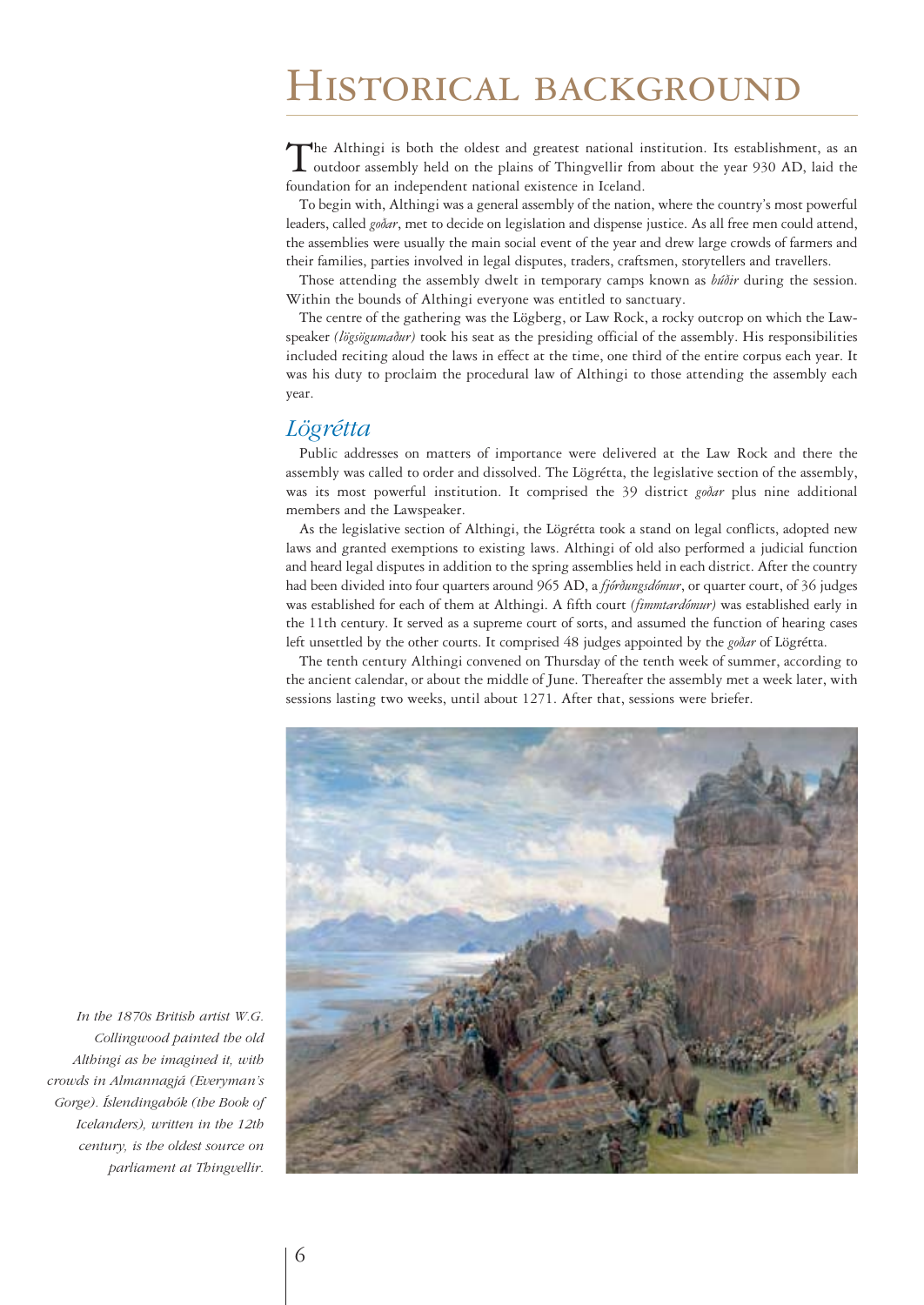## *The monarchy until 1800*

When the Icelanders submitted to the authority of the Norwegian king by the terms of the "Old Covenant" *(Gamli sáttmáli)* in 1262–1264, the function of Althingi changed. The organisation of the commonwealth came to an end and the rule of the country by *goðar* disappeared. Executive power now rested with the king and his officials, the Royal Commissioners *(hirðstjórar)* and District Commissioners *(sýslumenn).* As before, the Lögrétta, now comprising 36 Members, continued to be its principal institution and shared formal legislative power with the king. Laws adopted by the Lögrétta were subject to royal assent and, conversely, if the king initiated legislation, Althingi had to give its consent. The Lawspeaker was replaced by two legal administrators, called *lögmenn*.

As a result of these changes Lögrétta acquired a judicial function as well, while the former courts were abolished. The hearing of court cases became the central function of Althingi. After 1593 judgements by Lögrétta could be appealed to the Court Superior *(yfirdómur)* of Althingi or to the king.

Towards the end of the 14th century royal succession brought both Norway and Iceland under the control of the Danish monarchy. With the introduction of absolute monarchy in Denmark, recognised by the Icelanders at a special assembly held in Kópavogur in 1662, the Icelanders relinquished to the crown the meagre remains of their autonomy, including the right to initiate and consent to legislation. After that Althingi served almost exclusively as a court until the year 1800.

From 1271 onwards Althingi convened on June 29 and generally lasted from three to four days, although occasionally longer. By the middle of the 17th century meetings could last up to two weeks. After 1701 Althingi was scheduled to commence on July 8 and sit for two weeks, or even as long as three weeks. Meetings at the Thingvellir site by the river Öxará ceased in 1798. In 1799 and 1800, the assembly met in a school building, Hólavallarskóli, in Reykjavík. A royal decree issued June 6, 1800 declared that Althingi should be abolished.

# *The period 1800–1845*

The functions of Althingi were taken over by a High Court established by this same royal decree. Located in Reykjavík, it took over the functions of Lögrétta. The three appointed judges first convened in Hólavallarskóli on August 10, 1801. The High Court was to hold regular sessions and function as the court of highest instance in the country. It operated until 1920, when the Supreme Court of Iceland was established.



### *Consultative assembly: 1845–1874*

A royal decree providing for the establishment of a new Althingi was issued on March 8, 1843. Elections were held the following year and the assembly finally met on July 1, 1845. It comprised 26 Members sitting in a single chamber. One Member was elected in each of 20 electoral districts and six "royally nominated Members" were appointed by the king. Suffrage was, following the Danish model, limited to males of substantial means and at least 25 years of age, which to begin with meant only about 5% of the population. Althingi was to meet in the Latin School in Reykjavík (now the Reykjavík High School) every other year on July 1. A regular session lasted four weeks and could be extended if necessary.

During this period, Althingi acted merely as a consultative body for the crown. It examined proposed legislation and individual Members could raise questions for discussion. Draft legislation submitted by the government was given two readings, an introductory one and a final one. Proposals which were adopted were called petitions.

*The National Assembly of 1851: painting by Brynjólfur Thórdarson. The meeting took place in the assembly hall of the Learned School (now Reykjavík High School), where Althingi met every other year from 1845 to 1879.*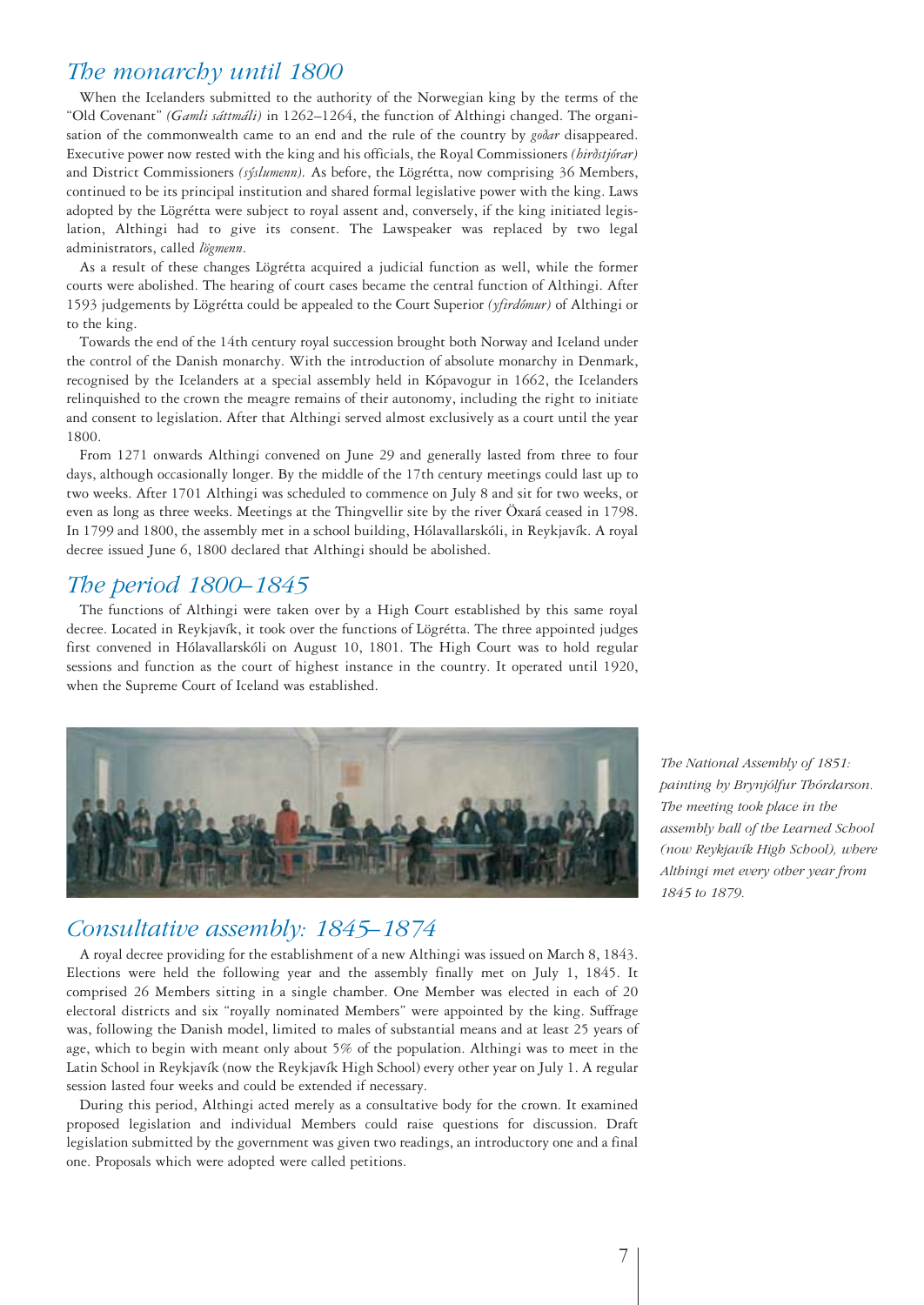Instead of the regular Althingi session of 1851, a national assembly was held with the main assignment of discussing the form of government for Iceland.

The new Althingi managed to effect a number of improvements to legislation and the administration of the country. In Jón Sigurdsson, a Copenhagen-based intellectual representing the Ísafjördur district, the assembly had during its first three decades a strong leader who served as its president for much of the period.

# *Legislative assembly from 1874*

The Constitution of 1874 granted to Althingi joint legislative power with the crown in matters of exclusive Icelandic concern. At the same time the National Treasury acquired powers of taxation and financial allocation. The king retained the right to veto legislation and often, on the advice of his ministers, refused to consent to legislation adopted by Althingi.

The number of Members of Althingi was increased to 36, 30 of them elected in general elections in eight single-Member constituencies and 11 double-Member constituencies, the other six appointed by the crown as before. No alternates were elected. Althingi was now divided into an upper and a lower chamber. Six elected Members and the six appointed ones sat in the upper chamber, which meant that the latter could prevent legislation from being passed by acting as a bloc. Twenty-four elected representatives sat in the lower chamber. Sessions involving both chambers were referred to as sessions of the United Althingi.

From 1874 until 1915 ad hoc committees were appointed. After 1915 seven standing committees were elected by each of the chambers.

Regular sessions of Althingi convened every other year. A supplementary session was first held in 1886, and these became more frequent after the turn of the twentieth century. Althingi met from 1881 in the newly built Parliament House.

Althingi convened on the first working day of July and sat at first for six, then for eight weeks from 1903 onwards. The Governor-General *(landshöfðingi)* was the highest representative of the government in Iceland and was responsible to the Advisor for Iceland *(Íslandsráðgjafi)* in Copenhagen. It was he who convened Althingi and attended the assembly ex officio, serving as its liaison with the government in Copenhagen.



#### *Home rule*

A constitutional amendment, confirmed on 3 October 1903, granted the Icelanders home rule and parliamentary government. An Icelandic minister was appointed on 1 February 1904; resident in Reykjavík, he was answerable to parliament. The minister had to have the support of the majority of Members of Althingi; in the case of a vote of no confidence, he would have to step down.

Under the constitutional amendment of 1903, the number of Members was increased by four, to a total of forty. The franchise was also extended somewhat, to include residents in towns and villages, as well as landless workers. Elections to Althingi had traditionally been public – voters declared aloud which of the candidates they supported. In 1908 the secret ballot was adopted, with ballot papers on which the names of the candidates were printed. A single election day for the entire country was at the same time made mandatory.

With amendments to the Constitution in 1915, the royally nominated Members of Althingi were replaced by six national representatives elected by proportional representation for the entire

*Opening of parliament 1905. Minister Hannes Hafstein and parliamentarian the Rev. Árni Jónsson, who had given a sermon on the occasion, process from Reykjavík Cathedral to Parliament House. Hannes Hafstein, leader of the home rule lobby, became the first Minister of Iceland after a constitutional amendment was confirmed in October 1903.*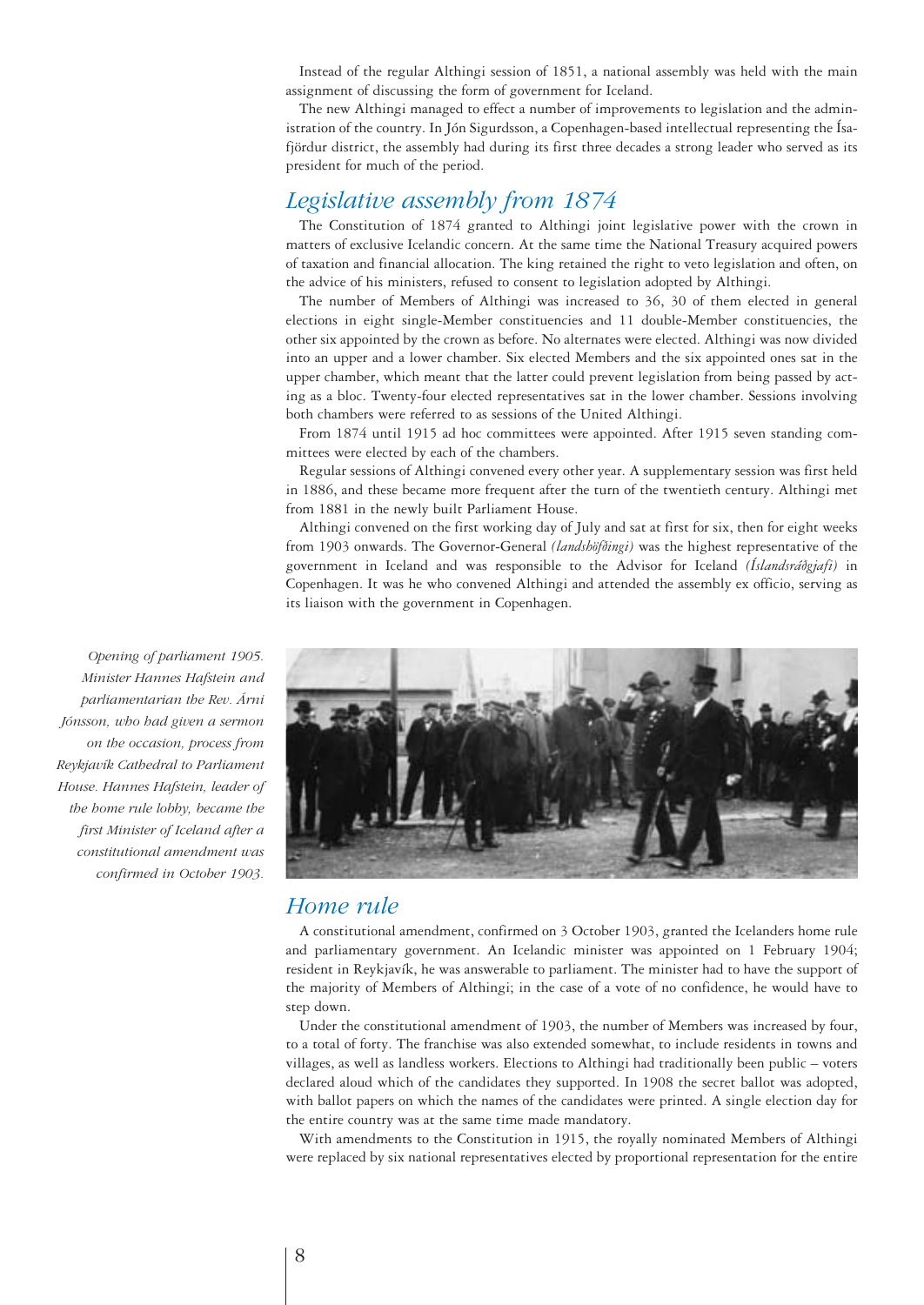

*Women celebrate their newlygained voting rights on Austurvöllur square by Parliament House on 19 June 1915. Parliamentary elections were held the following year, but no woman was elected to Althingi until 1922.*

#### country for a twelve-year term. These national representatives sat in the upper chamber. At the same time women and servants were granted voting rights for the first time.

#### *Sovereign state*

The Act of Union which took effect on December 1, 1918 made Iceland a sovereign state in personal union with Denmark. Althingi was granted unrestricted legislative power. Foreign affairs continued to be in Danish hands, in addition to coastal and fisheries surveillance, especially in the years immediately afterwards. In 1920 the number of Members of Althingi was increased to 42 and amendments to the Constitution that same year provided for the assembly to be convened annually on February 15. Since 1945 Althingi has customarily assembled in the autumn.

With the Constitutional Act of 1934 the number of Members was increased by seven and the system of national representatives abolished in favour of one providing for eleven seats used to equalise discrepancies between the parties' popular vote and the number of seats they received in Althingi. Members of Althingi were thus 49 in all. In 1934 voting age was also lowered to 21. Further changes in 1942 provided for additional three Members and introduced proportional representation in the double-Member constituencies. The constituencies were then 28 in number, 21 single-Member constituencies, six double-Member constituencies and Reykjavík, which elected eight Members. With the additional eleven equalisation seats, the number of Members was thus 52.

### *Republic*

When Denmark was occupied by Germany on April 9, 1940 the union with Iceland was effectively severed. On the following day Althingi passed two resolutions, investing the Icelandic cabinet with the power of Head of State and declaring that Iceland would accept full responsibility for both foreign affairs and coastal surveillance. A year later Althingi adopted a law creating the position of Governor-General to represent the crown. He was elected on June 17, 1941. This situation prevailed until the Act of Union was repealed and the Republic of Iceland established at a session of Althingi held at Thingvellir on June 17, 1944. In 1959 the system of electoral districts was changed completely. The country was divided into eight constituencies with proportional representation in each, in addition to the previous eleven equalisation seats. The total number of Members elected was 60. In 1968 Althingi approved the lowering of voting age to 20 years. A further amendment to the Constitution in 1984 increased the number of Members to 63 and reduced voting age to 18 years. By a constitutional amendment of June 1999, implemented in May 2003, the constituency system was changed. The number of constituencies was cut from eight to six; constituency boundaries are to be fixed by law.

Major changes were introduced in Althingi itself in May of 1991 and the assembly now sits in a single chamber. Its standing committees are 12 in number.



*Major national celebrations are held at Thingvellir, the Icelanders' most revered historic site. This is where the millennium of Iceland's settlement was celebrated in 1874, the 1100th anniversary of the settlement in 1974, the millennium of Althingi in 1930, the foundation of the modern Republic in 1944 (photo above), the 50th anniversary of the Republic in 1994 and the millennium of Christianity in Iceland in 2000.*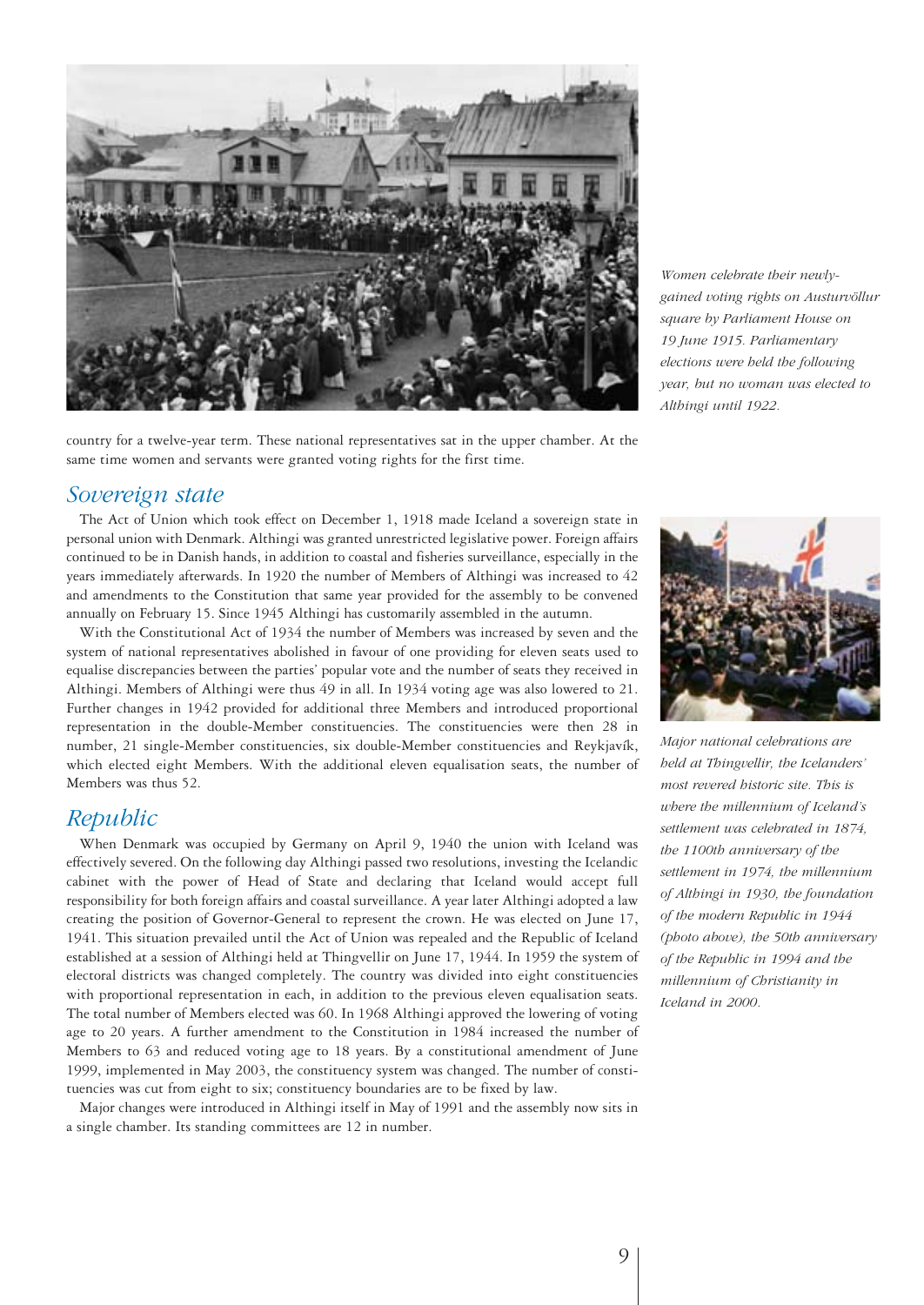# Elections to Althingi



*Under art. 1 of the Elections Act, all Icelandic citizens legally domiciled in Iceland, 18 years of age and older on election day, have the right to vote.*

> The Icelandic democratic system is one of representative democracy. This entails that power<br>springs from the people, who assign the handling of this power to their elected representatives. On the basis of election results, the president of the republic requests some party to form a government.

> The right to vote in general elections extends to all Icelandic citizens legally domiciled in Iceland and aged 18 years or over at the time of the election. At the time of the 2003 election, the electorate numbered about 211,000 people, of whom 87.7% voted.

> Five political groups are currently represented in parliament: Progressive Party: *Framsóknarflokkur* (12), Liberal Party: *Frjálslyndi flokkurinn* (4), Social Democratic Alliance: *Samfylkingin* (20), Independence Party: *Sjálfstaedisflokkur* (22) and Left-Green Party: *Vinstri hreyfingin – graent frambod* (5).



*Parliamentary elections in May 2003 took place in accord with a new arrangement of six constituencies, replacing an eight-constituency system in place since 1959.*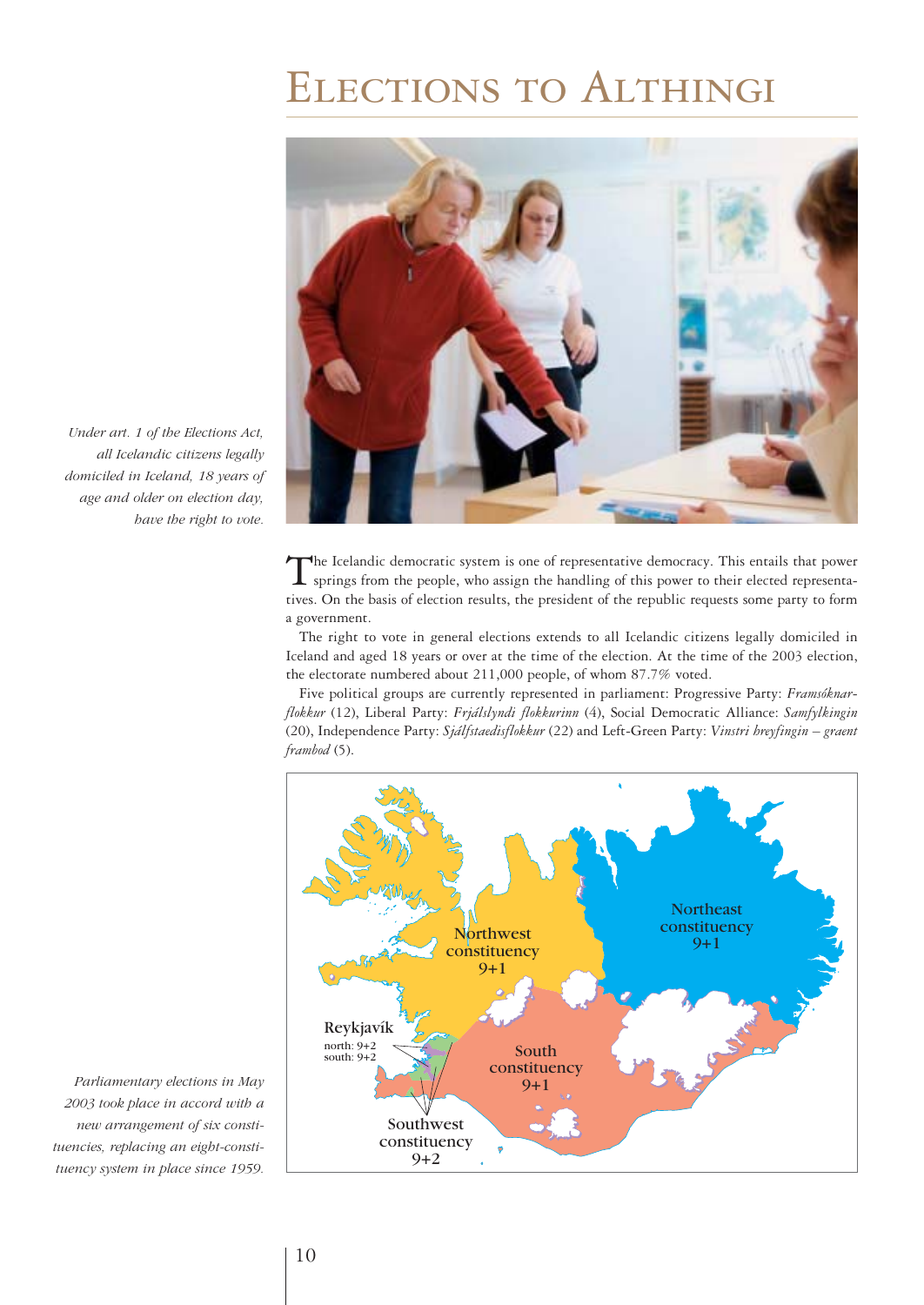### *Constituencies*

Prior to the most recent national elections in Iceland on 10 May 2003, changes were made to the constituencies so that the country is now divided into six constituencies: the northwest and northeast, south and southwest districts, Reykjavík north and Reykjavík south. Each constituency has nine constituency seats in parliament, awarded on the basis of the outcome of voting in that constituency by the d'Hondt principle. The additional nine seats (referred to as "equalisation seats") are distributed to constituencies and allocated to political parties so that the parliamentary representation of each will reflect as closely as possible the total votes it received. Only parties receiving at least 5% of valid votes cast can be allocated equalisation seats.

According to constitutional provisions on constituencies, which were adopted in June 1999, they must number at least six and no more than seven. The constituency boundaries are decided by law; however, the national electoral committee may be authorised to draw the boundaries in Reykjavík and the vicinity. Following each election to Althingi, if the number of registered voters represented by each parliamentary seat, including equalisation seats, in any constituency is less than half that of those in another constituency, the national electoral committee shall adjust the number of parliamentary seats in the constituencies to reduce this difference. The number of seats in each constituency must, however, be at least six. Changes to the constituency boundaries and arrangements for allocating seats in parliament, as prescribed by law, can only be made with the approval of two-thirds of votes cast in the Althingi. Prior to this Iceland was divided into eight constituencies, under arrangements which had prevailed since 1959.

#### How can citizens have influence?

- By participation in the work of a political party, Icelanders can have influence on issues they regard as important.
- By participation in trade union activity.
- By participation in public association.
- By speaking to Members of parliament, local government representatives and others in responsible positions in society.
- By writing to the media, and by contacting journalists with information.



*At the general election of 2003 just over 211,000 electors were registered. 87.7% of the electorate voted.*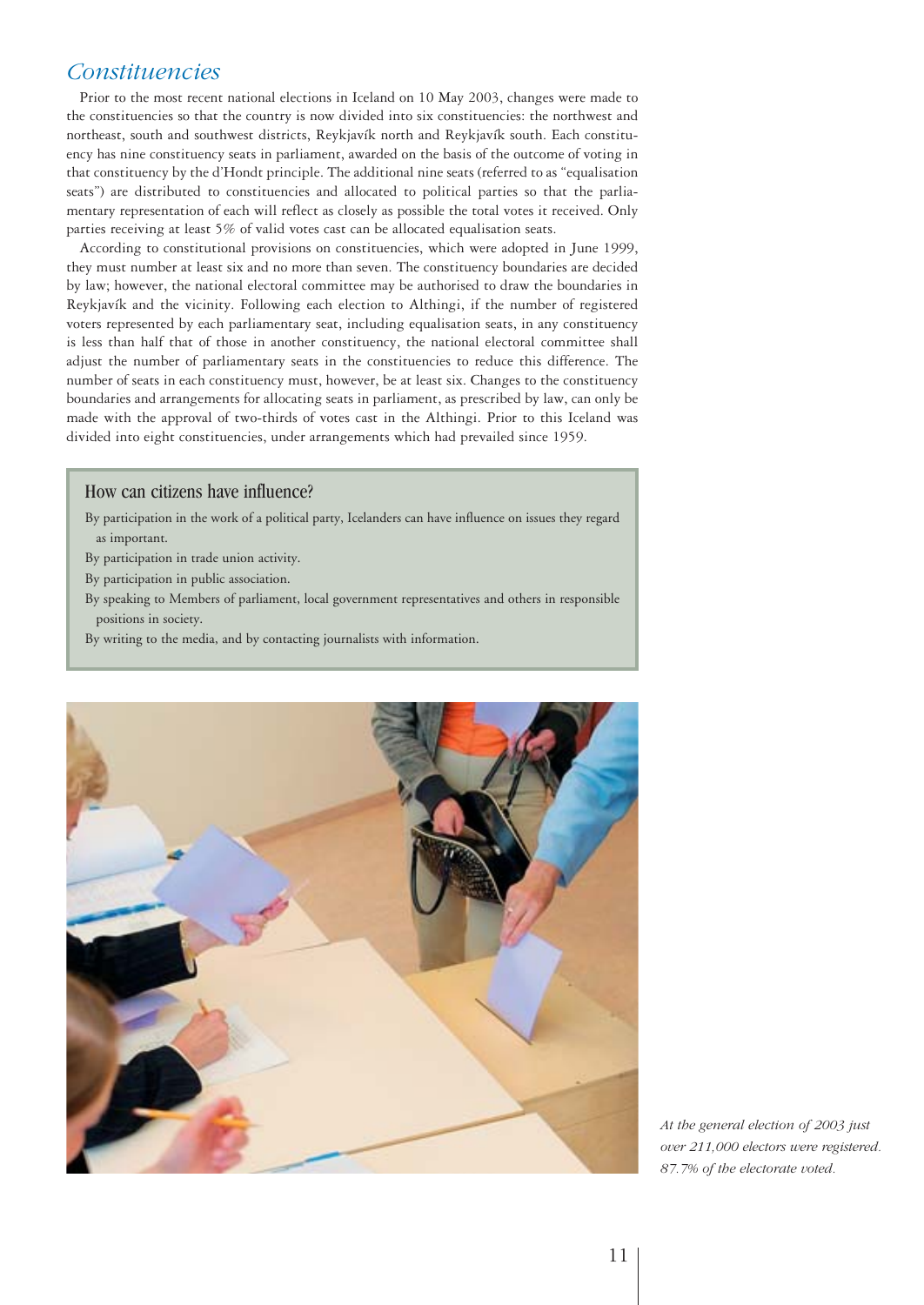

*The Prime Minister's policy address is delivered at the beginning of each session of parliament, detailing the government's policies.*

*When parliament assembles each autumn, Members other than ministers and president draw lots for seats, using numbered spheres.*

# THE ROLE OF ALTHINGI

A Ithingi (parliament) and the president of the republic jointly hold legislative power;<br>according to the constitution. Presidential powers are held by the government ministers. The system of parliamentary democracy entails that the appointment of the government is contingent upon parliamentary majority, and that parliament may censure the government, or compel it to resign by means of a motion of no confidence.

The principal work of Althingi is to legislate. Debates also take place in the chamber on many other subjects than bills for legislation. Parliament may declare its policy on some issue by means of a resolution, without legislating. In the chamber, questions are put to government ministers, and these are answered orally or in writing. Ministers submit reports to parliament on various public issues, whether on their own initiative or in response to a request from parliament. A major aspect of parliamentary work consists of unscheduled debates, on issues upon which urgent debate is deemed necessary.

The role of parliament is generally viewed as being to monitor the executive branch, both the government (e.g. by means of questions to ministers), and the administration as a whole. Two parliamentary bodies play an important role in this context: the National Audit Bureau and the parliamentary Ombudsman. Parliament also elects influential government-appointed boards and committees.

#### Parliamentary Sittings

The proceeding of parliament may be observed from the visitors' gallery, as well as on TV and the Internet.

Althingi generally sits four days a week, from Monday to Thursday.

Sessions begin at 3 pm on Monday, 1:30 pm on Tuesday and Wednesday and 10:30 am on Thursday.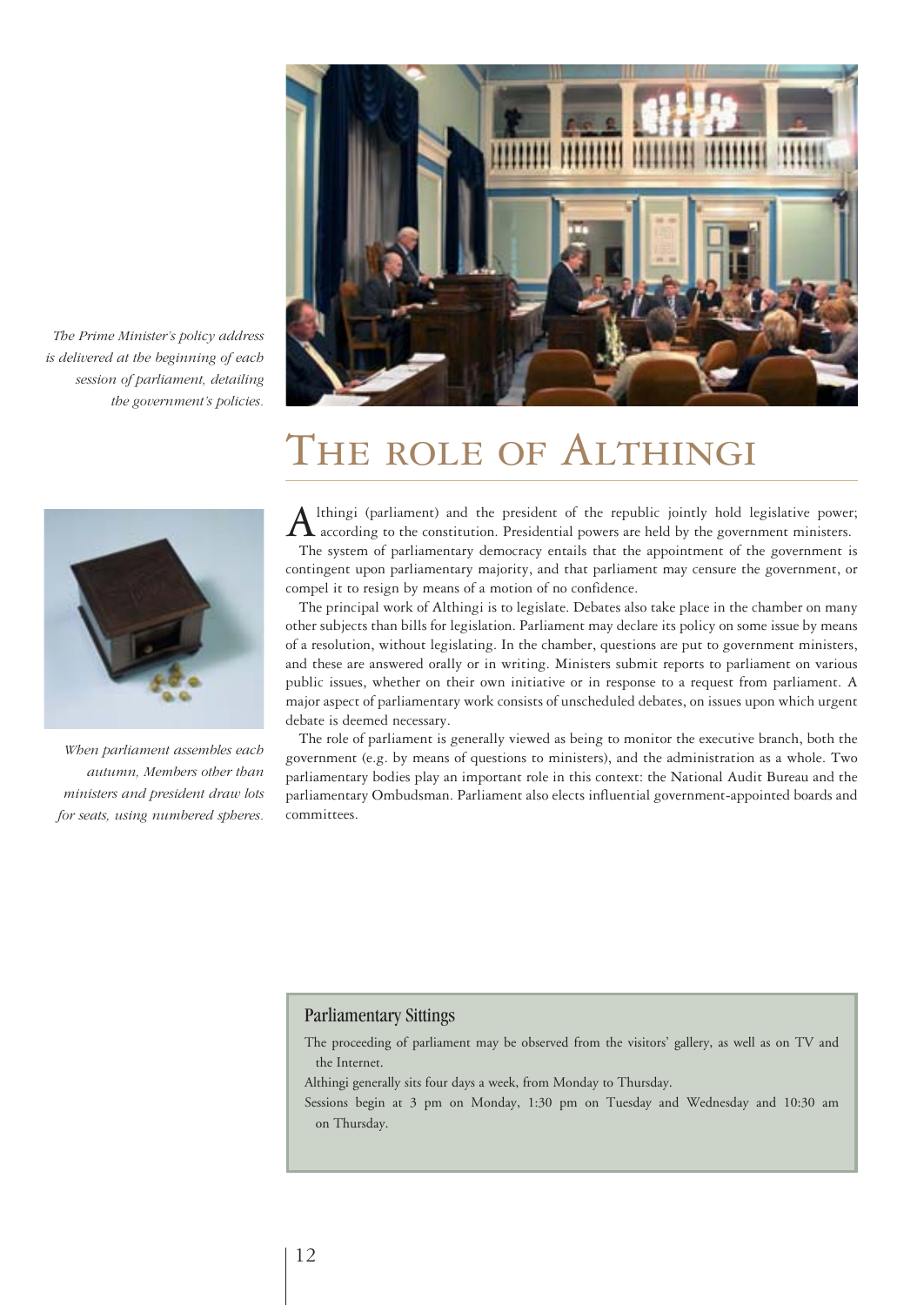# Parliamentary procedure

Parliamentary procedure is determined by law, i.e. the Constitution and the rules of procedure, which provide for the various functions of Althingi, its organisation, the work of committees, the conduct of business, procedural rules of assembly meetings and the activities of the party groups.

# *The parliamentary session*

Althingi convenes on October 1 each year, commencing in each instance a new legislative session. The session lasts until the same time the following year, although it is usually adjourned each May until the following autumn. Althingi may be convened if necessary during the recess.

The President of Iceland officially opens each session. Following a tradition unbroken since the modern Althingi was established in 1845, the Members begin each session with a church service in Reykjavík Cathedral, after which they proceed to the parliament chamber where the President of Iceland opens the session. Prior to the foundation of the modern republic, parliament was opened by the royal representative. The Member who has served in Althingi the longest presides over the meeting until the President of Althingi has been elected.

# *The parliament chamber*

Debates are held in the parliament chamber of Althingi, laws adopted and issues resolved. At the commencement of each session Members draw lots for their seats, with the exception of the ministers who sit in ministerial chairs. Substitutes take the seat of the Member they replace, while alternates replacing ministers have special seats.

The President of Althingi, or one of the Vice-Presidents, presides over the debate in the assembly hall. He or she is assisted by the Secretary General and other staff of the secretariat.

Althingi debates are open to the public and everyone is entitled to observe the proceedings from the gallery. Radio, television and newspaper reporters have special facilities to follow parliamentary activities.



*The proceedings of Althingi can be observed from the gallery, on TV, and on the Internet. All debates are recorded and published in the parliamentary record Althingistídindi.*



*At the opening of parliament and during all major debates and votes, the parliament chamber is invariably crowded. When Members are not participating in debates, they can observe proceedings on television or the Internet in their offices and elsewhere.*

#### Rights and responsibilities of Members

Members of Althingi are guaranteed important rights and privileges by the Constitution. They are to be guided by their own conscience and not by pressure from their constituents. A Member cannot be prosecuted for statements made in the parliament chamber except with the authorisation of the assembly.

Naturally enough, the position of a Member of Althingi also involves numerous obligations. Members are required to attend all sittings, unless necessity prevents. They shall be present for votes and participate in them. Furthermore, they are required to obey the directions of the president of Althingi during all sittings. In most instances the ministers come from the ranks of the elected Members and have the same rights and obligations.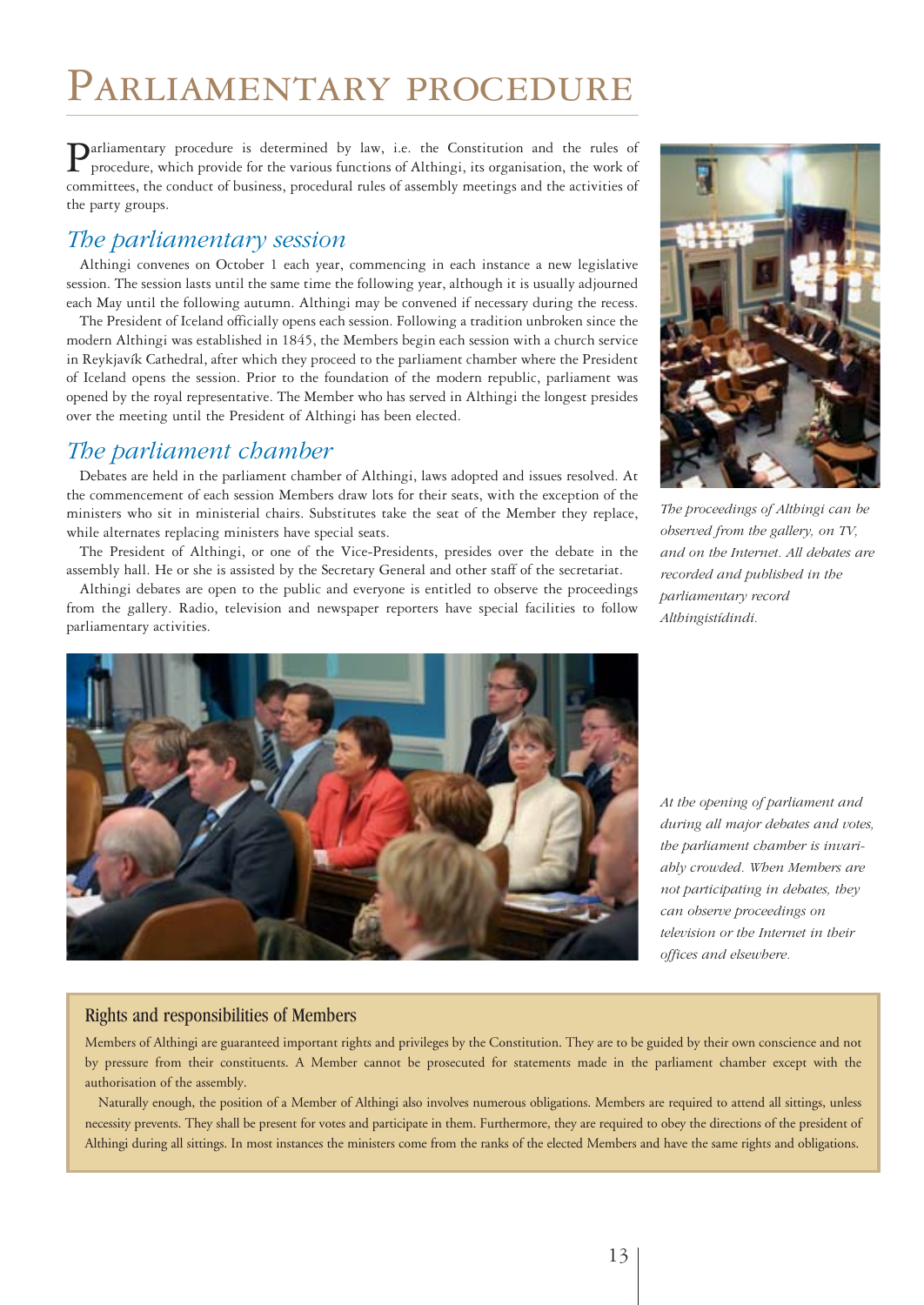

*The President of Althingi presides over parliamentary meetings: a new president and deputies are elected at the start of each parliamentary session.*

### *The President of Althingi*

The primary responsibility of the President of Althingi is to ensure that constitutional provisions regarding Althingi and its rules of procedure are followed. The President of Althingi is one of the deputies of the President of Iceland and, together with the Prime Minister and the President of the Supreme Court, assumes the presidential functions in his or her absence.

The first task of each new session of Althingi is to choose itself a President and Vice-Presidents. The political parties have as a rule reached agreement beforehand on their choices. The President of Althingi and the Vice-Presidents form the Presidium which decides issues affecting Althingi. The President also cooperates with the chairmen of the party groups in organising the agenda of the assembly. The President presides over the meetings of Althingi. To participate in the debates like any other Member, he or she must temporarily relinquish the chair to one of the Vice-Presidents. The President retains the right to vote.

#### Parliamentary business

#### **Bills**

Proposed legislation may take the form of government bills, introduced and supported by the government at the instigation of the minister concerned, or Private Member's bills, introduced by one or more Members of Althingi. Occasionally bills can be introduced by a parliamentary committee and, in such case, often at the request of the minister involved.

#### **Parliamentary resolution**

Althingi can declare its position or decision on an issue without passing legislation. This is done through a parliamentary resolution, which may urge the government to carry out a certain project, prepare legislation in one area or another or investigate some matter.

#### **Questions**

Written questions put by Members to a minister regarding official matters must be answered either orally at question time or in writing. The president may also authorise Members to question ministers without prior notice.

#### **Reports**

A number of reports are presented to each session of Althingi. The ministers may present reports voluntarily, or Members may request that a minister report to Althingi on official issues. Finally, the parliamentary committees may submit reports of their activities or investigation of a certain matter.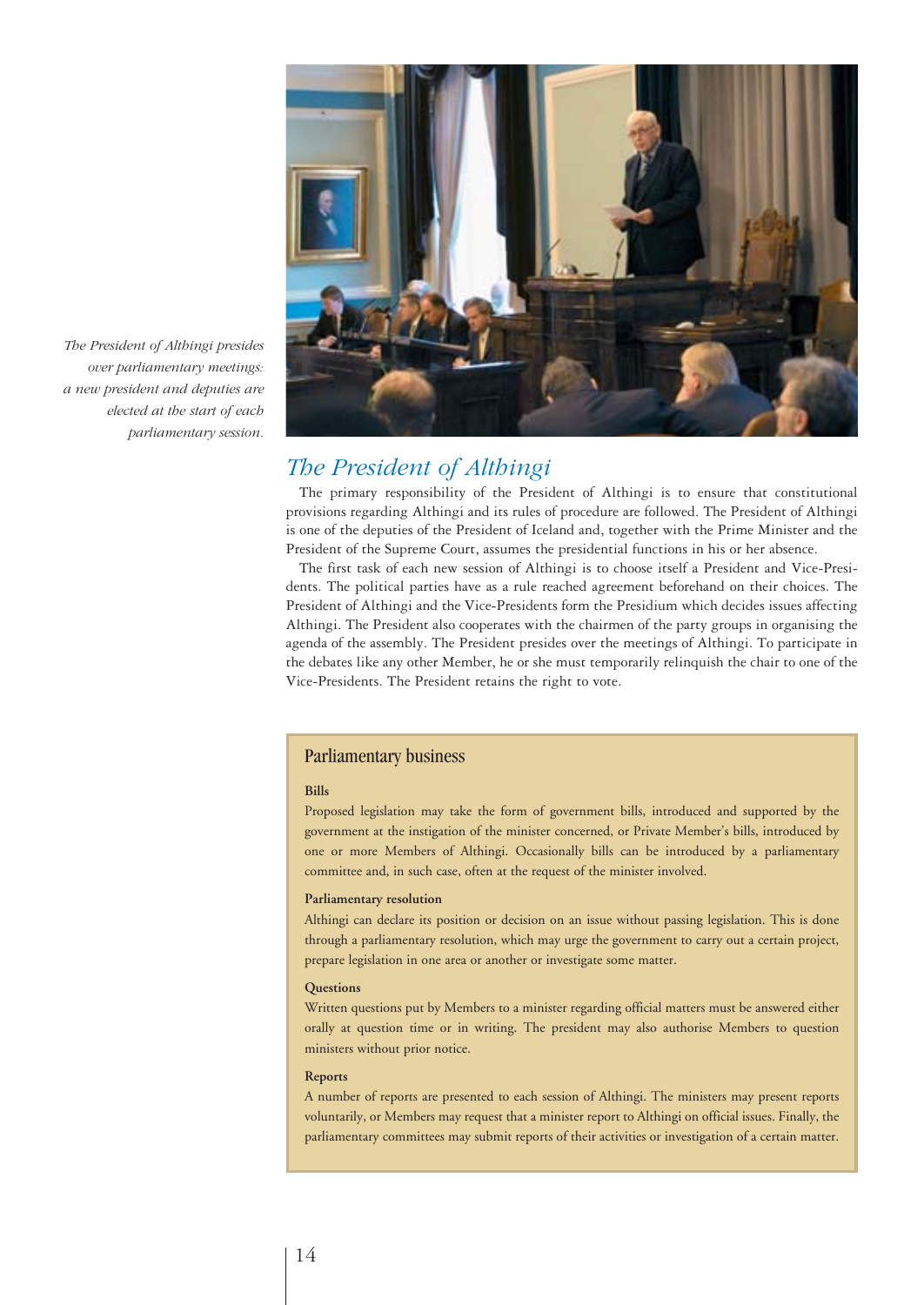The President directs the activities of Althingi. He or she must often strike a balance between varying points of view and must protect the interests of various groups. The President of Althingi may not give preference to the views of his or her own party but must ensure that the requests of all Members are treated fairly.

On many occasions the President represents Althingi and participates in international cooperation among the presidents of national parliaments.

#### *Sessions of Althingi*

The Presidium, in consultation with the cabinet and party groups, decides upon the schedule of business at the commencement of each session. The agenda of the assembly meetings for each week is prepared at meetings of the Presidium but the President of Althingi ultimately decides the agenda of each meeting. The staff of the secretariat handles preparations for the meetings.

### *Parliamentary debate*

Debates in Althingi are subject to clear rules specifying how often a Member may speak at each reading of a bill or debate and for how long. A Member proposing legislation or committee spokesman may not speak more than three times at each reading and other Members no more than twice. A minister who is responsible for the field concerned may speak as often as he deems necessary. In addition, Members may make brief responses to other speeches, lasting no more than two minutes in each case, directly after they have been delivered.

Unscheduled debates are subject to the consent of the President of Althingi and are permitted if the matter in question is considered important and in urgent need of discussion. Members can thus open debate on an issue with little prior notice.

Members speak from the rostrum in the assembly hall, directing their words to the President of Althingi, who is addressed formally, for instance, as "Mr." or "Ms. President" or "Honourable President". Remarks are not to be addressed to individual Members, but to Althingi as a whole. The Members are referred to as "the Honourable Member" from their constituencies or by their full names. Ministers are referred to by their office, for example, as "the Right Honourable Minister of Agriculture".

All debates in the assembly are digitally recorded, word processed and published in the parliamentary record, Althingistídindi.

The comment is often made that few members are present at debates. There are various reasons for this. Members of each party tend to divide their responsibilities, specialising in certain fields. And party groups have often already reached a conclusion and agreement on a certain issue before it comes to be debated. A closed-circuit TV system in Parliament House enables members to observe debates from elsewhere in the building. And the work of a Member of Althingi requires that he/she attend various meetings, whether official events or private interviews. A considerable amount of parliamentarians' time is also devoted to preparation, and to producing reports and committee opinions.

#### Speaking Time

#### **Bills**

Proposed legislation is given three readings and referred to the relevant committee after the first reading. Speaking time is limited at first reading but there are no limits to the length of speeches made during the second and third reading.

#### **Parliamentary resolutions**

Parliamentary resolutions are given two readings, between which they are referred to the relevant committee. The length of speeches made at first reading is limited, but unlimited during the second reading.

#### **Unscheduled discussions**

There are two types of unscheduled discussions, short and long. The short type of unscheduled discussion lasts for half an hour. In the longer discussions the rule is that the Member introducing a matter and the minister concerned may speak for a maximum of 30 minutes each, other Members for a maximum of 15 minutes, and everyone may speak twice.

#### Parliamentary record

Althingistídindi is divided into two sections, Section A, which contains official documents from the Althingi, and Section B, reporting parliamentary debates.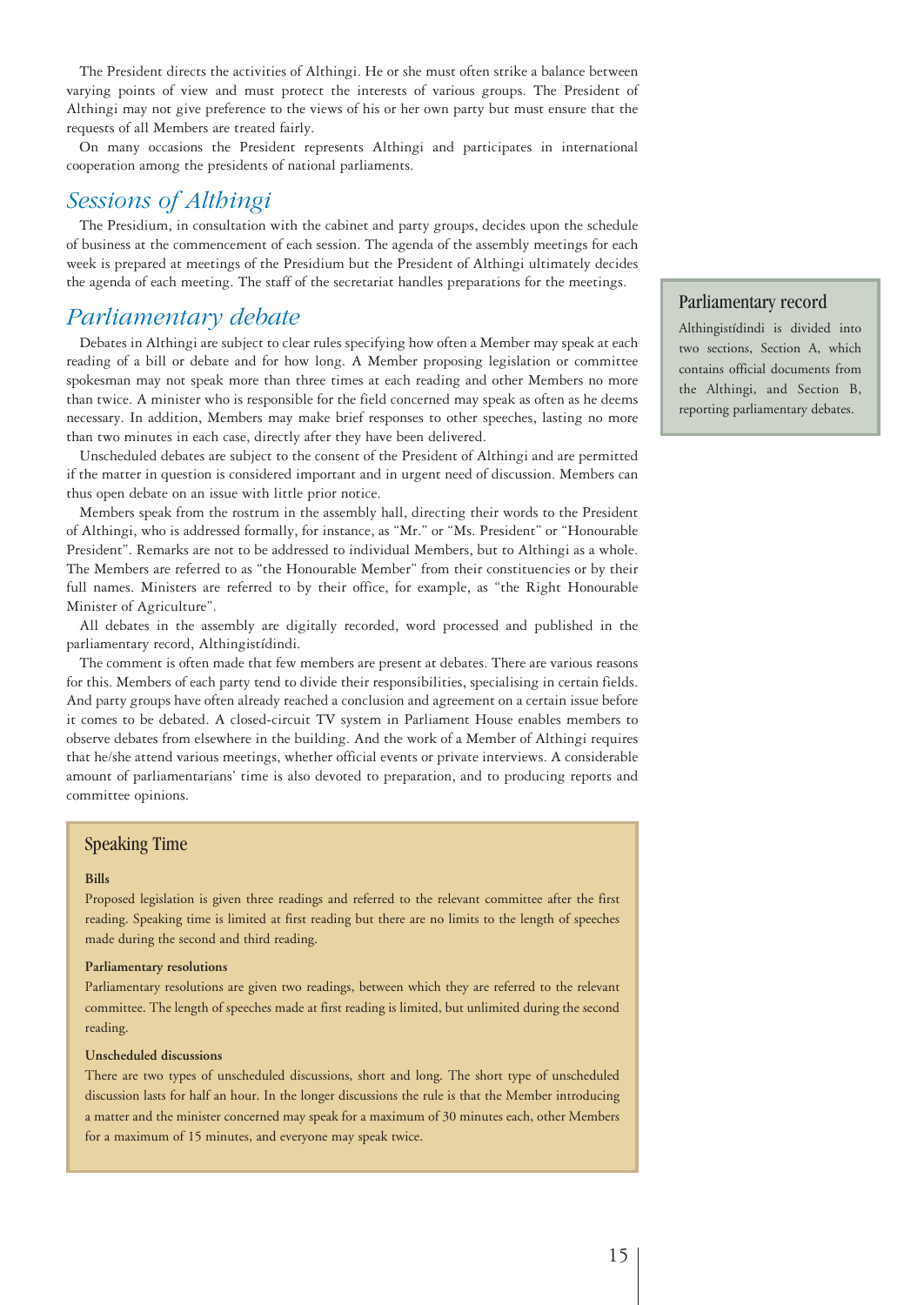

*Members vote by pressing one of three buttons on their desks. An illuminated board in the chamber displays the results of the vote, and how each member voted.*

### *Voting*

Votes in Althingi are normally cast by electronic means. When a vote is to be held the president activates a signal which is heard throughout the building to call the Members to the assembly hall.

Parliament may not pass any resolution unless half the Members are present and participate in the vote. Decisions are made by majority vote. If the majority is narrow, and if it is clear that some Members are unavoidably prevented from attending the vote, chairs of parliamentary party groups occasionally resort to requesting a Member from an opposing party to withdraw for the duration of the vote. This is done in order that normal absences of individual members will not skew the results of votes on specific matters. The chairs of party groups collaborate effectively on such matters, which are handled similarly in the parliaments of most of Iceland's neighbouring countries.

Members of Althingi cast their vote by pressing one of three buttons on their desk. These indicate whether the Member is for or against a matter, or abstains from voting. A vote may also be taken by a show of hands. Members can request that the president call the roll and ask each individual Member whether he or she is for or against. When voting is carried out electronically or by roll call, the Members have the opportunity of making a short explanation for their position.

If the president expects all Members to be in agreement on a certain question he may declare that it will be brought to a conclusion without a vote if no one objects. This procedure is generally used on points of order rather than matters of substance. The results of all voting are recorded and published in the parliamentary record, Althingistídindi.

#### *Party groups*

The Members of each party represented in Althingi form a group and choose themselves a chairman to act on their behalf in dealings with the president, other political parties and other Members. At least two Members are needed to form a party group in Althingi and no Member can be affiliated to more than one group. There are no other provisions regarding party groups in the rules on parliamentary procedure. In their party group, Members of the same political persuasion plan a course of action. It is here that Members are allotted various responsibilities at Althingi and ministers chosen. The role of the group may vary somewhat depending upon whether the party concerned is in government or in opposition.

#### Information from Althingi

There are a number of ways to follow the activities of Althingi. All documentation is available from the document office of Althingi after it has been distributed to the Members. The Parliamentary record is also available at the same location. The documents and record are also placed on the Althingi web site: www.althingi.is

Group Members decide who is to serve on the various parliamentary committees and as spokesmen on certain issues. Meetings of the party group discuss new business which Members intend to submit to Althingi, review the situation in the various committees and take a position on individual bills and proposed amendments to them. In this way the Members can follow the course of events in other areas than those in which they themselves are active.

Groups usually meet twice a week during a session of Althingi. The groups have a very strong position within each political party and thus exert a major influence on political policy.

#### How can citizens have influence?

They can write to Members of Parliament on important issues. E-mail addresses are listed on: www.althingi.is Postal address: Althingi, 150 Reykjavík. They can telephone Members of Parliament. Telephone: (354)563 0500.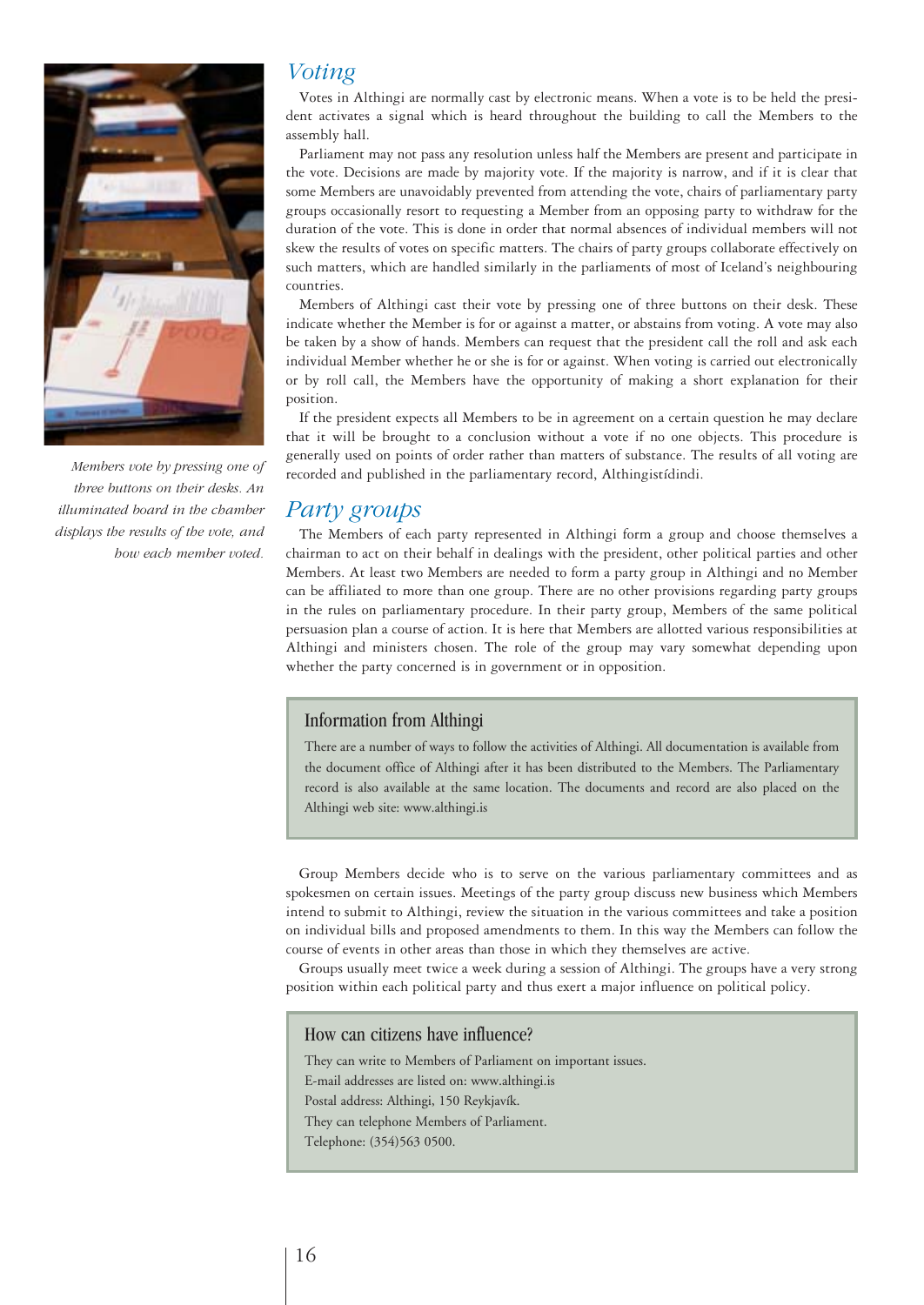| Preparation $\blacktriangleright$                                                                                                                                                                                                       |                                                                                                                                                                                                            | Submitted $\blacktriangleright$              |                                                                                                                                                             |                                                                                                                                                                                                                          |                                                                                                                                                                             |                                                                                                                                                                                                                              |                                                                                                                                                                                                                                                                   | 1st. reading > Committee > 2nd. reading > (Committee) > 3rd. reading > Passed/Defeated                                                                                                                                                    |
|-----------------------------------------------------------------------------------------------------------------------------------------------------------------------------------------------------------------------------------------|------------------------------------------------------------------------------------------------------------------------------------------------------------------------------------------------------------|----------------------------------------------|-------------------------------------------------------------------------------------------------------------------------------------------------------------|--------------------------------------------------------------------------------------------------------------------------------------------------------------------------------------------------------------------------|-----------------------------------------------------------------------------------------------------------------------------------------------------------------------------|------------------------------------------------------------------------------------------------------------------------------------------------------------------------------------------------------------------------------|-------------------------------------------------------------------------------------------------------------------------------------------------------------------------------------------------------------------------------------------------------------------|-------------------------------------------------------------------------------------------------------------------------------------------------------------------------------------------------------------------------------------------|
| Ministers,<br>members of the<br>Althingi, special<br>interests groups,<br>the media or<br>individual citizens<br>notice the<br>shortcomings of<br>the present law or<br>the need for new<br>legislation. Political<br>discussion of the | The government<br>sets up a committee<br>or working group<br>to investigate<br>whether it is<br>necessary to adopt<br>new legislation or<br>amend existing<br>laws.<br>One or more members of the Althingi | The government<br>submits a cabinet<br>bill. | At first reading the<br>member proposing<br>the legislation<br>speaks on its<br>behalf, following<br>which there is a<br>general discussion<br>of the bill. | After first reading<br>the bill is referred<br>to one of the<br>committees of the<br>Althingi according<br>to its substance.<br>After discussion the<br>committee delivers<br>its opinion and<br>proposed<br>amendments. | During the second<br>reading individual<br>articles of the bill<br>are discussed, after<br>which they are put<br>to a vote.<br>Amendments, if<br>any, are also voted<br>on. | The bill may be<br>referred back to<br>committee between<br>the second and<br>third reading. The<br>committee may<br>deliver a supple-<br>mentary opinion.<br>Most often the bill<br>is passed directly to<br>third reading. | The third reading<br>is the final stage in<br>the handling of the<br>proposed legis-<br>lation. Here discus-<br>sion again turns on<br>the bill in its en-<br>tirety. Following<br>this, votes are cast<br>on any amend-<br>ments which have<br>been proposed and | Proposed legis-<br>lation is rejected.<br>Legislation which<br>the Althingi adopts<br>is sent to the gov-<br>ernment as law. All<br>laws must receive<br>the consent of the<br>President of Iceland<br>and government<br>ministers and be |
| question begins.                                                                                                                                                                                                                        | may submit a private member's bill.                                                                                                                                                                        |                                              |                                                                                                                                                             |                                                                                                                                                                                                                          |                                                                                                                                                                             | the bill itself is put<br>to a vote.                                                                                                                                                                                         | published in<br>Stjórnartídindi, the<br>Official Journal.                                                                                                                                                                                                         |                                                                                                                                                                                                                                           |

# *The progress of business in Althingi*

When difficulties arise in Icelandic society, people often remark that it is high time Althingi intervened in the matter. This is evident in letters to the editors of daily newspapers and commentaries, in radio and television interviews, and at the dinner tables of the nation's homes. It is, however, up to the politicians to decide whether legislation is the proper response to the difficulties at hand.

Initiatives for new legislation can come from various directions but most often it is the politicians themselves who start the ball rolling. All Members are entitled to submit a Private Member's bill, but cabinet bills are usually more than twice as many as Private Member's bills at each session.

Legislation proposed by the government is drawn up by committees appointed by a minister or by ministerial staff. By creating a committee to draw up legislation a minister attempts to ensure that both interested parties and specialists will be able to make their voices heard.

According to the constitution no draft legislation may be adopted until it has received three readings by Althingi. The rules of procedure of Althingi make sure that Members have time to acquaint themselves with the bill after it has been submitted, and the bills are generally referred to committee between the first and second reading. This procedure is intended to prevent bills from being put to a vote at very short notice.

All proposed legislation is to be submitted within six months of the commencement of the session, i.e. before April 1, but a majority of Althingi can admit a bill which has been submitted after this deadline.

The above diagram shows the progress of legislation through Althingi. The investigation it receives becomes more thorough as the process advances. At first reading a bill is debated in general. When debate has concluded it is usually referred to the relevant committee. After this committee has reached a conclusion on the matter and submitted its opinion the bill is given a second reading, where individual articles of the legislation are debated. During the third reading the legislation as a whole is examined, following which a vote is called, the outcome of which determines whether the bill will become law. Less than half of the draft legislation submitted to Althingi each session is adopted by the assembly.



*A meeting of the Budget Committee. Bills and proposed resolutions are referred to committee after the first reading.*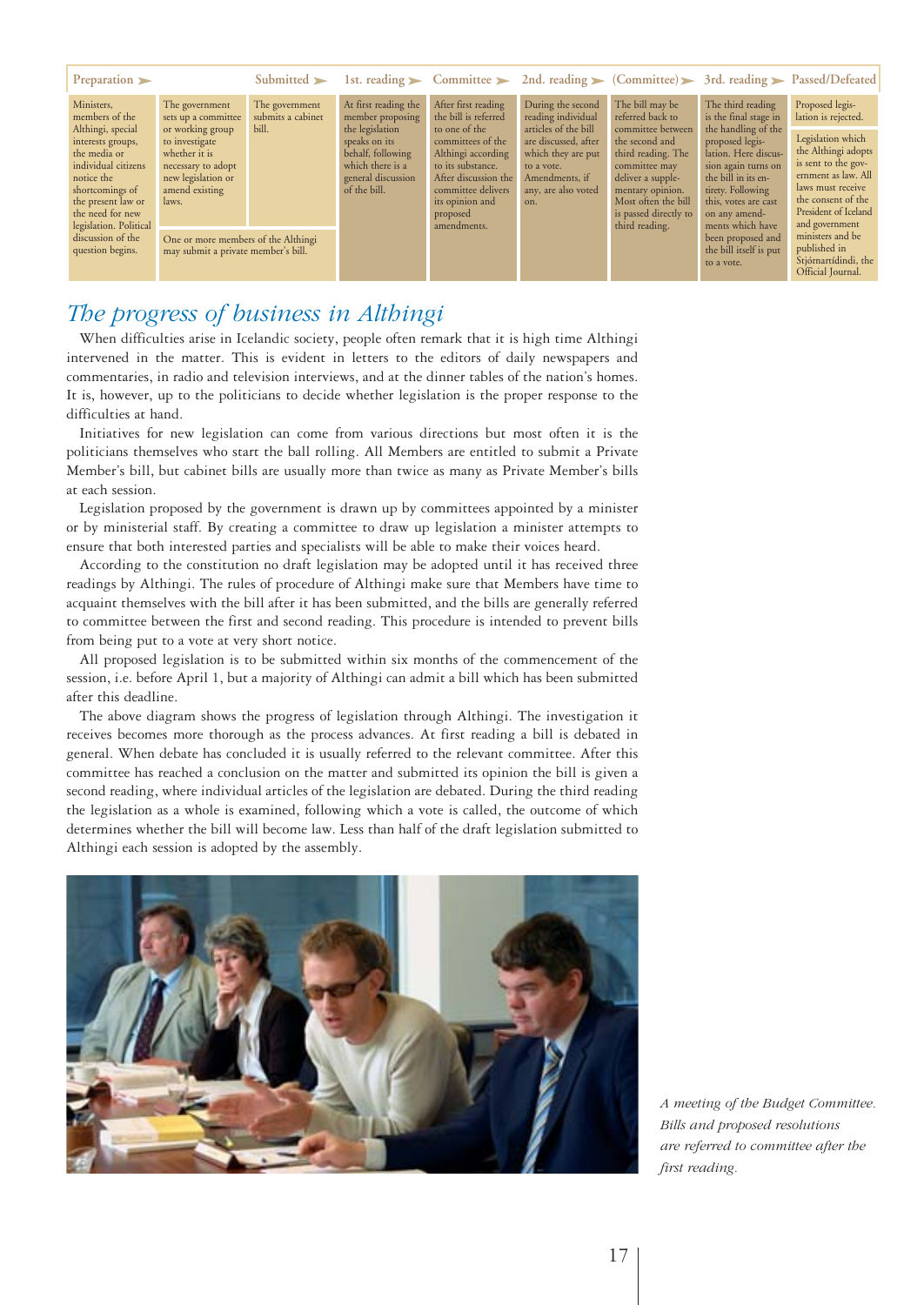

*The Budget Committee comprises eleven members, while other committees have nine.*



*The Industry Committee at a meeting.* 

#### *Standing committees*

Althingi has twelve standing committees: the General Committee, Economic and Trade Committee, Social Affairs Committee, Budget Committee, Health and Social Security Committee, Industry Committee, Agriculture Committee, Education Committee, Transport and Communications Committee, Fisheries Committee, Environment Committee and Foreign Affairs Committee, in addition to the Credentials Committee, which has the sole responsibility of investigating the electoral credentials of newly elected Members of Althingi and substitudes.

The fields of responsibility of committees are broadly similar to those of the government ministries, and their names indicate the matters for which they are responsible; for example, the Environment Committee deals with matters of environmental protection, the Fisheries Committee with the fisheries. The Industry Committee is responsible for matters of industry and regional development (now under the aegis of the Ministry of Industry), and the General Committee deals with matters under the aegis of the Ministry of Justice and the Prime Minister's Office, as well as those which do not fall within the field of any other committee.

*The Agriculture Committee at a meeting. When a committee has completed its work on an issue, it submits a written opinion on the committee's recommendations to parliament. If members of the committee are not unanimous, more than one opinion may be submitted.*

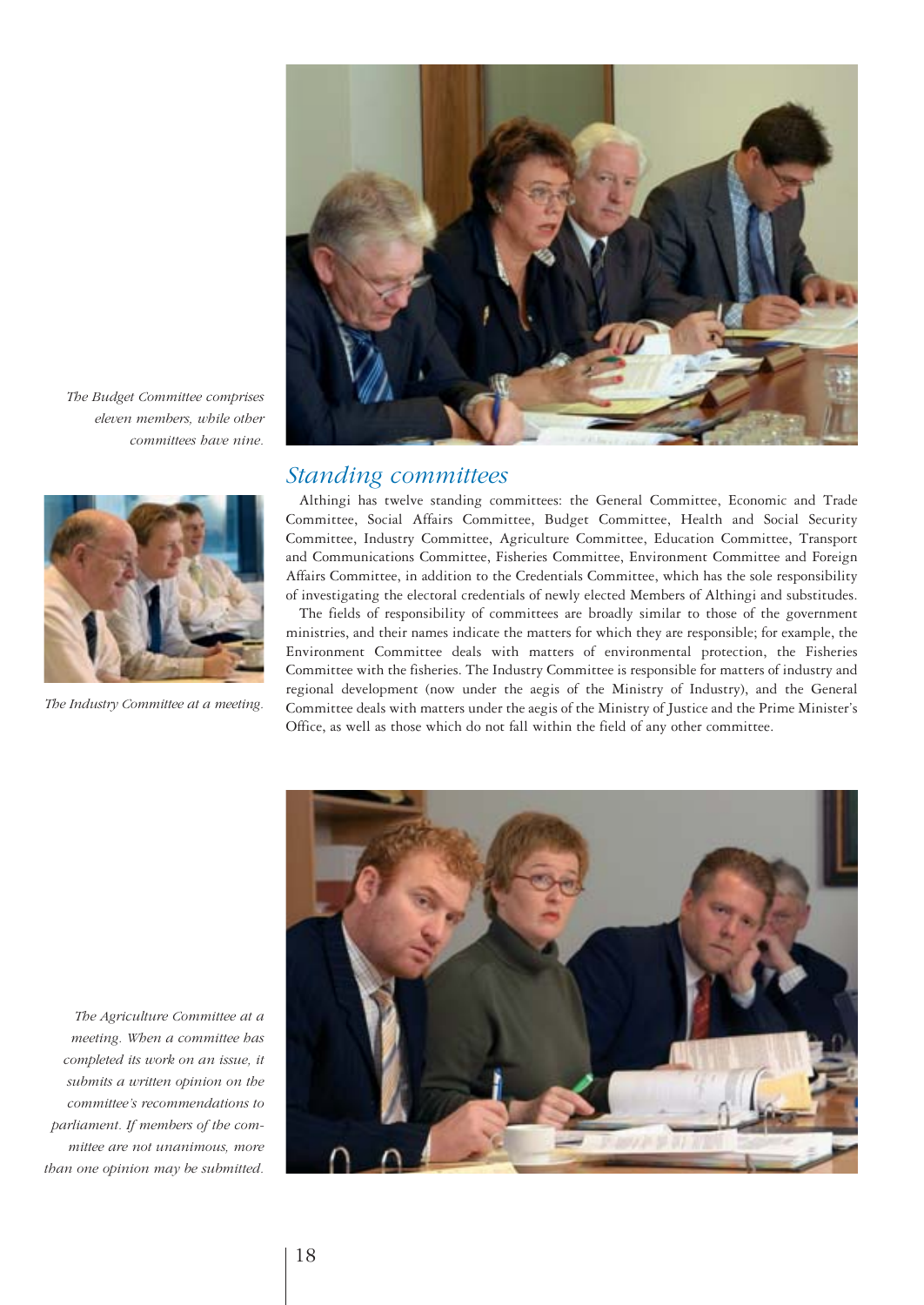Both cabinet and Private Member's bills are referred to committee following the first reading. A bill may be sent to committee at any stage. Parliamentary resolutions are also referred to committee after the first reading.

### *Committee procedures*

Committees hold meetings in camera. They may request that interested parties or specialists in a matter either submit their opinion in writing or attend certain meetings. When a committee has concluded its discussion of a bill or resolution it delivers a written opinion on how it considers Althingi should deal with the matter, or separate opinions if the Members of the committee are not in agreement.

Any proposals for amendments must be submitted in writing. If the committee receives a bill for further discussion after the second reading, the committee may submit an additional opinion. Committee members may decide to submit a bill on behalf of the committee in areas which fall under its jurisdiction. Committees may, furthermore, take up matters on their own initiative.

#### *Election to committees*

The composition of the standing committees elected at the beginning of each session reflects by and large the relative strength of the various political parties. If a group does not have a Member elected to a certain committee, the committee may decide to admit an observer from that party. Each committee elects a chairman and vice-chairman. They may be Members of the ruling parties or the opposition. The committees have a fixed time for meetings, four mornings each week while Althingi is in session. The Foreign Affairs Committee is in a special position; its role is to advise the government on important questions of foreign policy. Such questions are to be referred to the committee whether or not Althingi is in session at the time.

#### How can citizens have influence?

Citizens can write to standing committees. Individuals and groups can apply to meet with parliamentary committees or write to them. E-mail addresses of the committees are listed on the web site: www.althingi.is

The address of Althingi: Althingi 150 Reykjavík Iceland Tel. (354) 563 0500 Fax (354) 563 0550





*The Budget Committee at work. Members of standing committees are elected at the beginning of each session; their composition reflects the relative strength of the parties in parliament.*

*Meeting of the Health and Social Security Committee. Committees have fixed meeting times, four mornings a week during sessions of parliament.*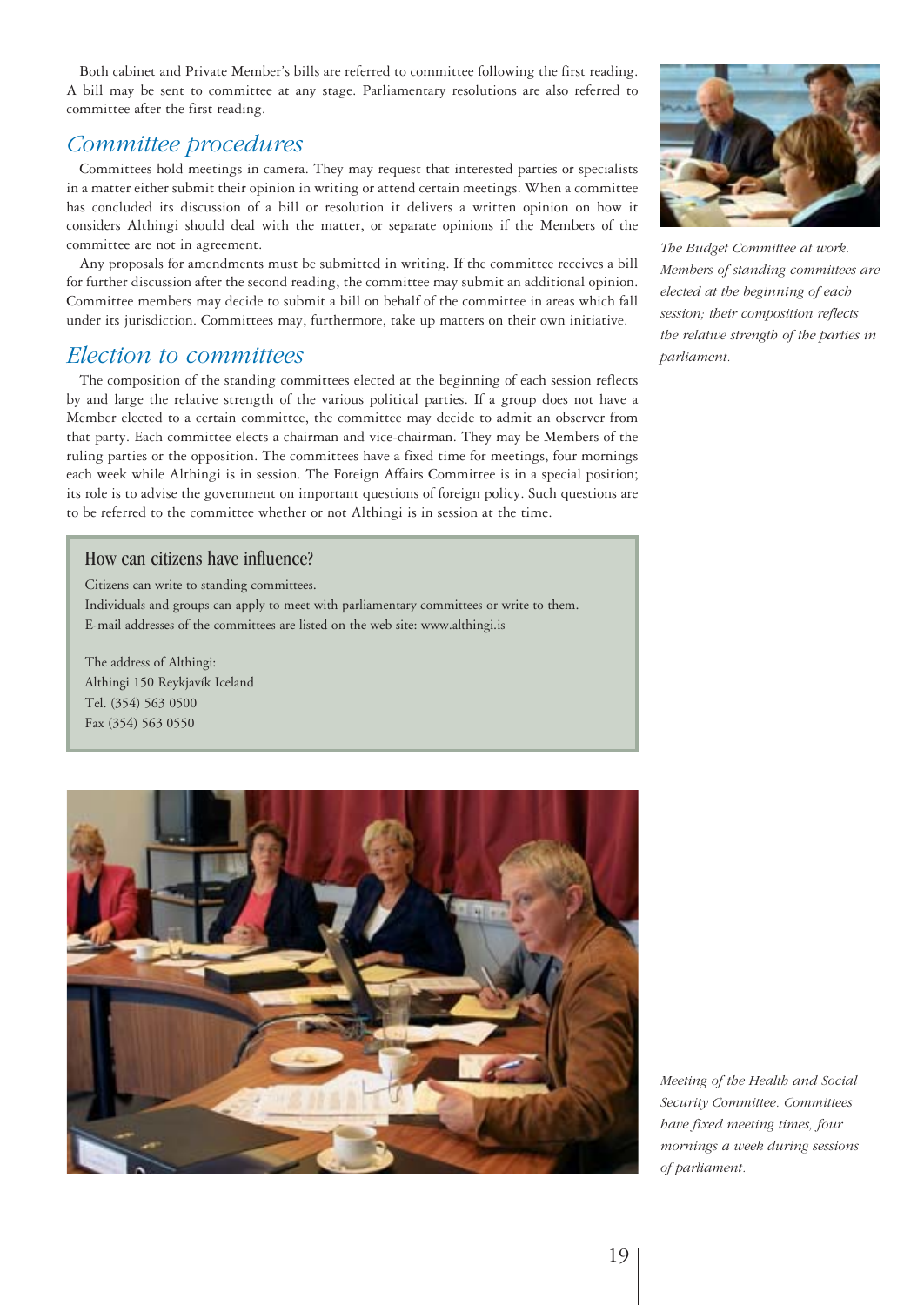

*The president of parliament and secretariat staff receive a delegation from the California state congress in the conference room of the presidium at Parliament House in the autumn of 2003.*

# *Membership of international organisations*

Members of Althingi participate in a variety of forms of international cooperation, the most extensive of which is the Nordic Council. The nine permanent delegations are:

- The Icelandic delegation to the Inter-Parliamentary Union,
- the Icelandic delegation to the Council of Europe Parliamentary Assembly,
- the Icelandic delegation to the Committee of Members of Parliament of the EFTA countries (and to the EEA Joint Parliamentary Committee),
- the Icelandic delegation to the NATO Parliamentary Assembly,
- the Icelandic delegation to the Nordic Council,
- the Icelandic delegation to the West Nordic Parliamentarians' Council,
- the Icelandic delegation to the OSCE Parliamentary Assembly,
- the Icelandic delegation to the Western European Union Assembly and
- the Icelandic delegation to the Conference of Parliamentarians of the Arctic Region.

At the first sitting of each parliament, three to seven delegates are elected to such international bodies.

They prepare reports on various issues, pass resolutions, prepare proposals, and provide a forum for parliamentarians to exchange views and information. Members of Althingi often use such opportunities to put forward the Icelandic point of view, generally working as an Icelandic unit, within party groupings or as parliamentarians. International committees and Members submit brief reports on their trips and meetings, and each international committee submits an annual report to Althingi on its work, which includes a summary of the committee's work over the past year.

In addition to international committees, parliament also participates in various other international collaboration. Some of these take place regularly, such as the Icelandic delegation to the UN General Assembly each autumn. The Presidium supervises all parliament's international activity, and some such activity is directly under the aegis of the Presidium, e.g. visits to other parliaments, or the reception of visitors from abroad.

Standing committees also participate in international collaboration, e.g. the Foreign Affairs committee is in regular contact with the European Parliament, and members of the Environment Committee have participated in Globe, a parliamentarians' association on environmental issues, and also in joint activities of parliamentary environment committees of EEA nations.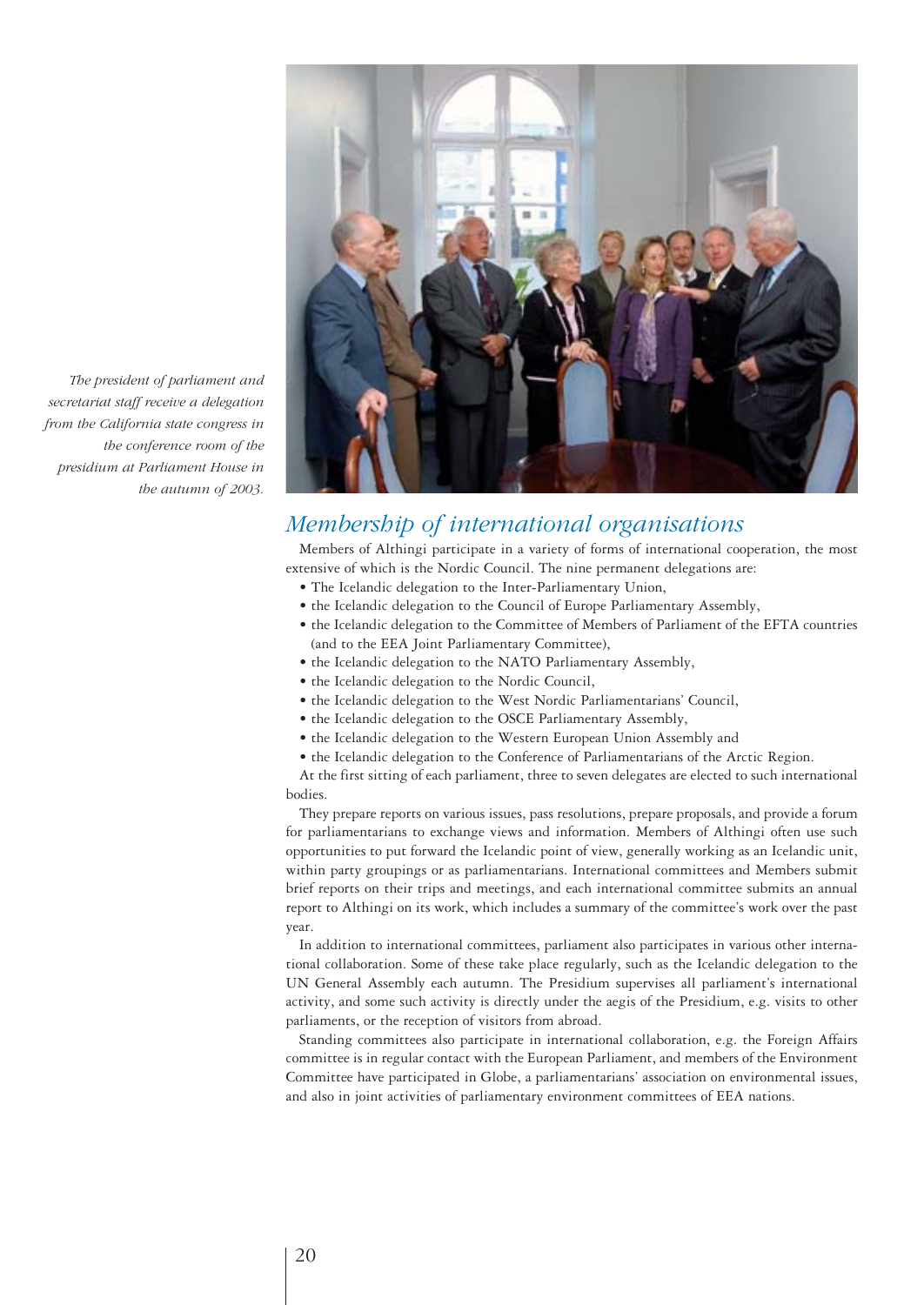# SECRETARIAT OF ALTHINGI

The Secretariat of Althingi provides a variety of services for the Members of Althingi and<br>others who seek information or have business with the assembly. The Secretary-General of Althingi is Head of the Secretariat. Subordinate to him are the Deputy Secretary-General of Althingi, who is responsible for those activities of the Secretariat which are most closely connected to parliamentary activities, and the Director of Administrative Affairs, who is responsible for day-to-day administrative operations at Althingi which are not connected to parliamentary activities as such.

The Secretariat is divided into six departments in addition to a separate operations office responsible directly to the Director of Administrative Affairs. The Administration Office assists the Director of Administrative Affairs in carrying out his responsibilities. The office compiles operating budgets and work schedules, it is responsible for personnel affairs, and also for the operations and maintenance of Althingi property and all payments to Members.



The role of the Central Office is to assist the President and Secretary-General of Althingi.

The Parliamentary Sessions Department provides a variety of support services for meetings of Althingi itself. They include, in particular, preparations for sittings of Althingi, registration of official documents, recording and broadcasting of proceedings and editing of parliamentary debates.

The role of the Committee Department is to assist the parliamentary standing committees and provide expert assistance in dealing with specific matters and assist with compiling committee opinions and proposals for amendments. The Committee Department also assists Members in drafting bills and resolutions, handles the publication of parliamentary papers and the document section of the parliamentary record Althingistídindi, as well as updating the official legal codex, Lagasafn.

The Information and Technology Department is responsible for Althingi's computer system and programming, computer services for users and technical communications with external parties. It is responsible for the technical aspects of information dissemination, including Althingi's website, as well as providing library and information services for parliamentarians and Althingi Secretariat staff, and supplying documents for the general public. The department also deals with public relations of Althingi, the website and reception of guests.

The role of the International Department is to assist Althingi's delegations to international organisations, provide the President of Althingi and the Presidium with assistance in foreign relations and exchanges and assist in the reception of foreign delegations.

The Service Department provides most types of general office services for Members of Althingi.

#### Information from Althingi

The secretariat of Althingi provides information on the agenda and what stage various bills have reached in the legislative process. Every year, Althingi publishes a yearbook containing information and statistics on the activities of Althingi.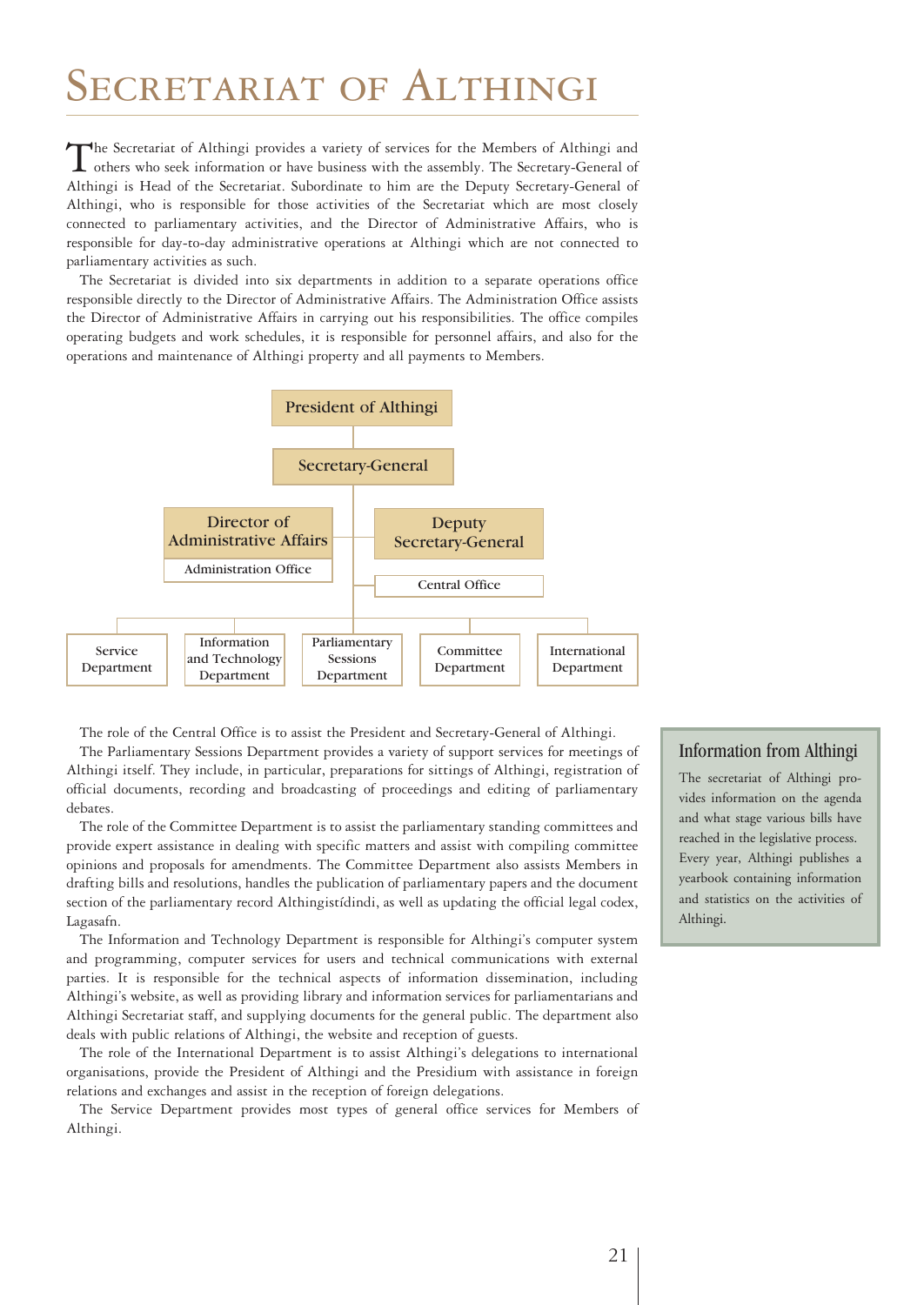

*The design of the Skálinn annex aimed to reflect the dignity of Parliament House, underlining the bond between old and new by choice of building materials.*



*The walls of Skálinn are built of rock from Geldinganes in Reykjavík, while the birch wood used on the walls is from Siberia.*

# PARLIAMENT HOUSE

In 1867 Althingi resolved to mark the millennium of the settlement of Iceland by holding a national festival in 1874, and by building a Parliament House in Reykjavík, of Icelandic stone. national festival in 1874, and by building a Parliament House in Reykjavík, of Icelandic stone. Danish architect Ferdinand Meldahl (1827–1908), director of the Academy of Fine Arts in Copenhagen, designed the building, which was erected during 1880–1881 of hewn basalt. The exterior of the walls is of bare dressed stone, while the interior is plastered.

About 100 Icelanders are believed to have been employed on the construction of Parliament House. The master builder was F. Bald, a Dane, who was accompanied by several stonemasons from Bornholm and masons from Copenhagen.

The façade (north side) of the building bears ornament, most noticeably the crown and crest of King Christian IX on the roof. Under the eaves the date 1881 is marked. Over four of the second-floor windows, Iceland's guardian spirits are depicted in low relief: a giant, a great bird, a bull and a dragon.

### *Inaugural ceremony*

When Parliament House was ceremonially inaugurated on 1 July 1881, the parliamentarians assembled in the new home where Governor General Hilmar Finsen (1824–1886) delivered an inaugural address. He recounted the building history, and various problems that had occurred during the process, and then added: *"... but now the building is completed, at the time agreed, and now stands as the most beautiful and sturdy building ever constructed in Iceland, a credit to our country and people, and a reminder to our descendants of the fact that, in the first electoral term of political freedom, the Icelandic parliament, in collaboration with the government, had the will and ability to make this magnificent and beautiful building a reality."*

Since 1881, all meetings of Althingi have been held at Parliament House, with the exception of ceremonial meetings held at Thingvellir (the site of the ancient Althingi) in 1930 to celebrate the millennium of Althingi, in 1944 to mark the foundation of the modern republic, the 1100th anniversary of the settlement of Iceland in 1974, the 50th anniversary of the Republic in 1994 and the millennium of Christianity in Iceland in 2000.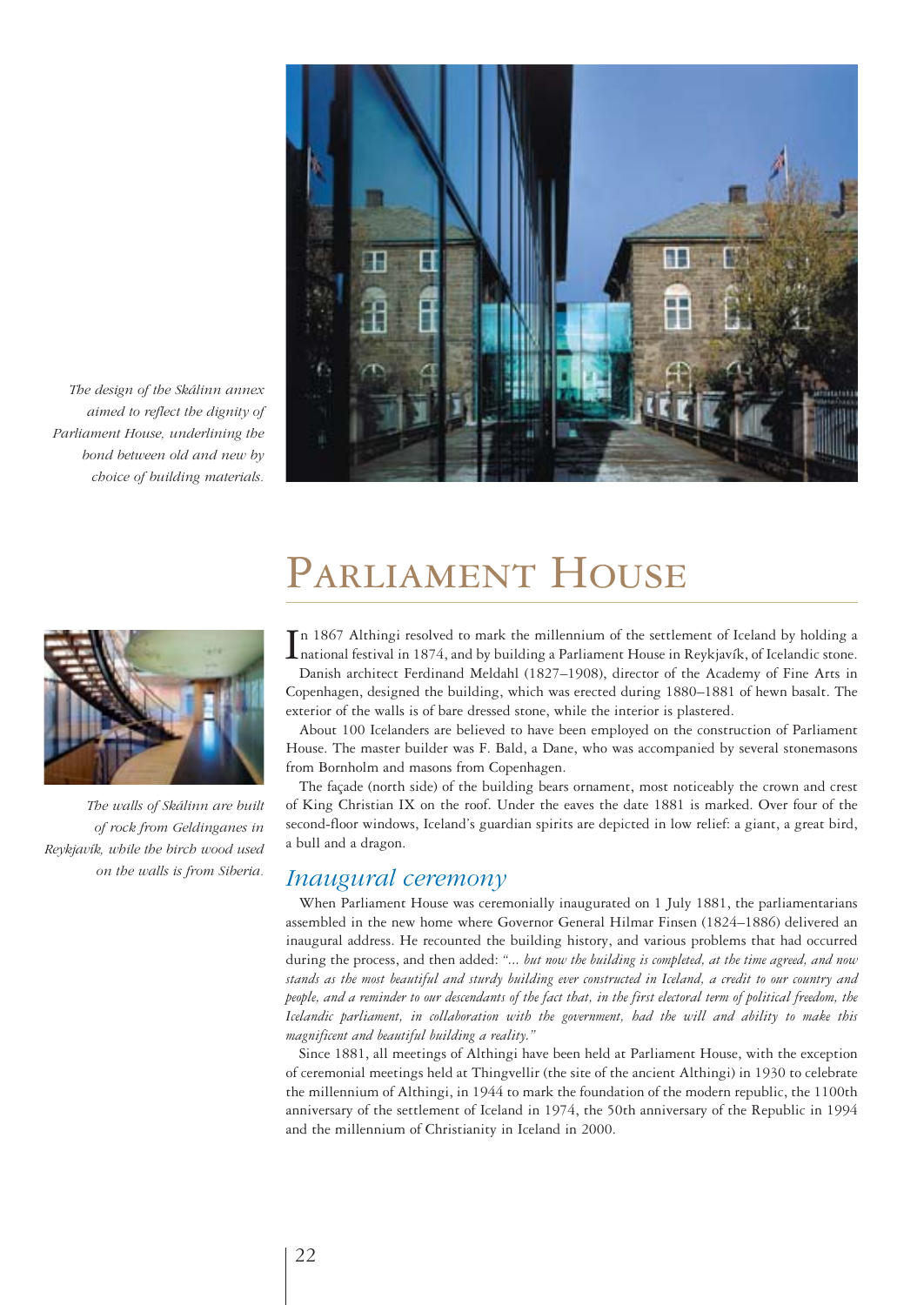# *The History of the House*

To begin with the building was not only the venue of Althingi but also housed the National Library and Antiquities Collection, and later the National Gallery. An annex known as the Rotunda (Kringlan) was added in 1908. Originally a reception room, it is now a lounge. When the University of Iceland was founded in 1911 it was given the use of premises on the first floor of the building, as the museums and archives had by then been transferred elsewhere. The University moved to its own premises in 1940. The office of the Governor-General, subsequently the office of the President of Iceland, was located in the building 1941–1973. Parliament House has long since ceased to provide sufficient space for all parliamentary activities, and at present Althingi either owns or rents several additional buildings in the immediate vicinity.

Skálinn, a new service annex to Parliament House, was opened in the autumn of 2002. The main entrance to Parliament House is now via the annex, which also houses various service facilities for Members, staff and guests, such as conference rooms, restaurant and kitchen. The annex was designed by the architectural studio Batteríið.

# *Parliament Garden*

Parliament Garden was Iceland's first public garden. Tryggvi Gunnarsson (1835–1917), parliamentarian and bank director, was appointed to supervise the making of the garden. It remains almost unchanged from its original form. Drawings of the garden are preserved in the National Archive, while plans on which the actual project was based are in the Central Bank's archive; these bear the handwriting of Tryggvi Gunnarsson.

Work began on the garden in 1893. Gunnarsson began by having the soil of the garden site replaced, and draining the site. He purchased plants both from Iceland and abroad. A willow species that Gunnarsson imported into Iceland, *Salix smithiana*, is named *þingvíðir* (parliament willow) in Icelandic.

During the following years Gunnarsson devoted endless time to working on Parliament Garden, and he expressed a wish to be buried there. His wish was respected, and the garden was consecrated as a private burial ground. Tryggvi Gunnarsson lies at the southern end of the garden, under a rockery of Icelandic flowers and plants. On the grave is a bust of Gunnarsson by sculptor Ríkardur Jónsson (1888–1977).





*Renovations to the ground-floor lobby of Parliament House in the summer of 2003 aimed to reproduce as far as possible the original design.*



#### *The Skálinn annex, a new service building for Althingi, was opened in the autumn of 2002. It is connected by a glass walkway to Parliament House.*

#### Guided tours

The information officers of the secretariat give guided tours to groups that want to learn about the workings of Parliament and see the house.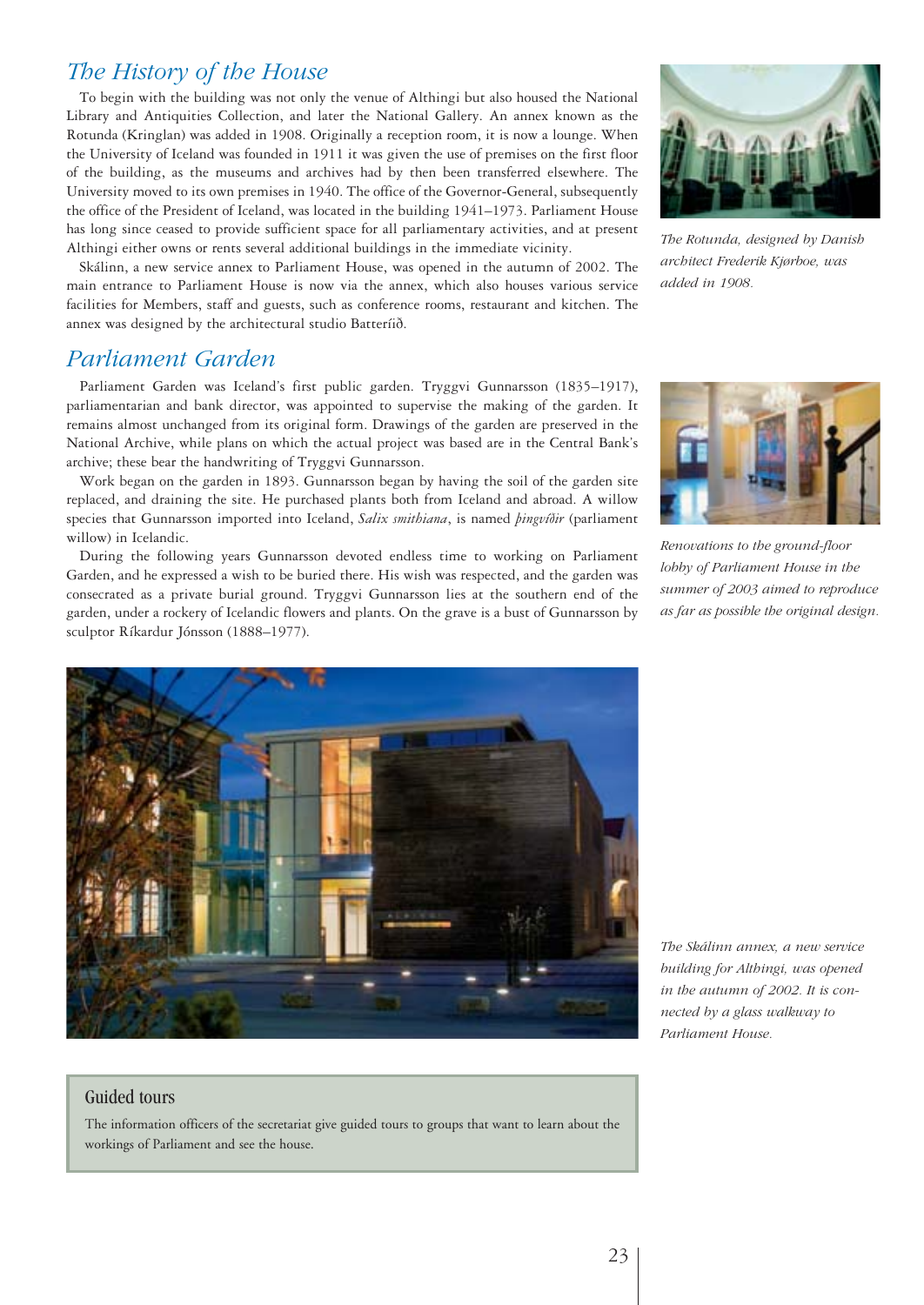# Institutions of Althingi

# *National Audit Bureau*

The National Audit Bureau is primarily responsible for auditing the accounts of the National Treasury, together with public institutions, funds and other bodies financed by the State. Furthermore, the National Audit Bureau is responsible for auditing the accounts of enterprises and organisations which are 50% or more publicly owned or subject to the Treasury, including joint stock companies. It shall ensure that the national budget is followed properly and assist the parliamentary committees in matters of public finances.

The presidium appoints the National Auditor for a six-year term. He pursues his role on an independent basis and is not subject to government direction regarding individual aspects of his work. Parliament may, however, request reports from him on specific matters.

### *Parliamentary Ombudsman*

The Ombudsman, on behalf of Althingi, is to supervise and control the national and local administrations and protect the rights of citizens dealing with the authorities. He may investigate questions which are referred to him or select issues on his own initiative.

The Ombudsman is elected by open nomination by Althingi for a four-year term.



*One of the functions of the parliamentary Ombudsman is to safeguard the rights of the citizen vis-à-vis the nation's government. The National Audit Bureau monitors public spending on behalf of Althingi, to ensure that it is in accord with parliamentary decisions, and with the law.*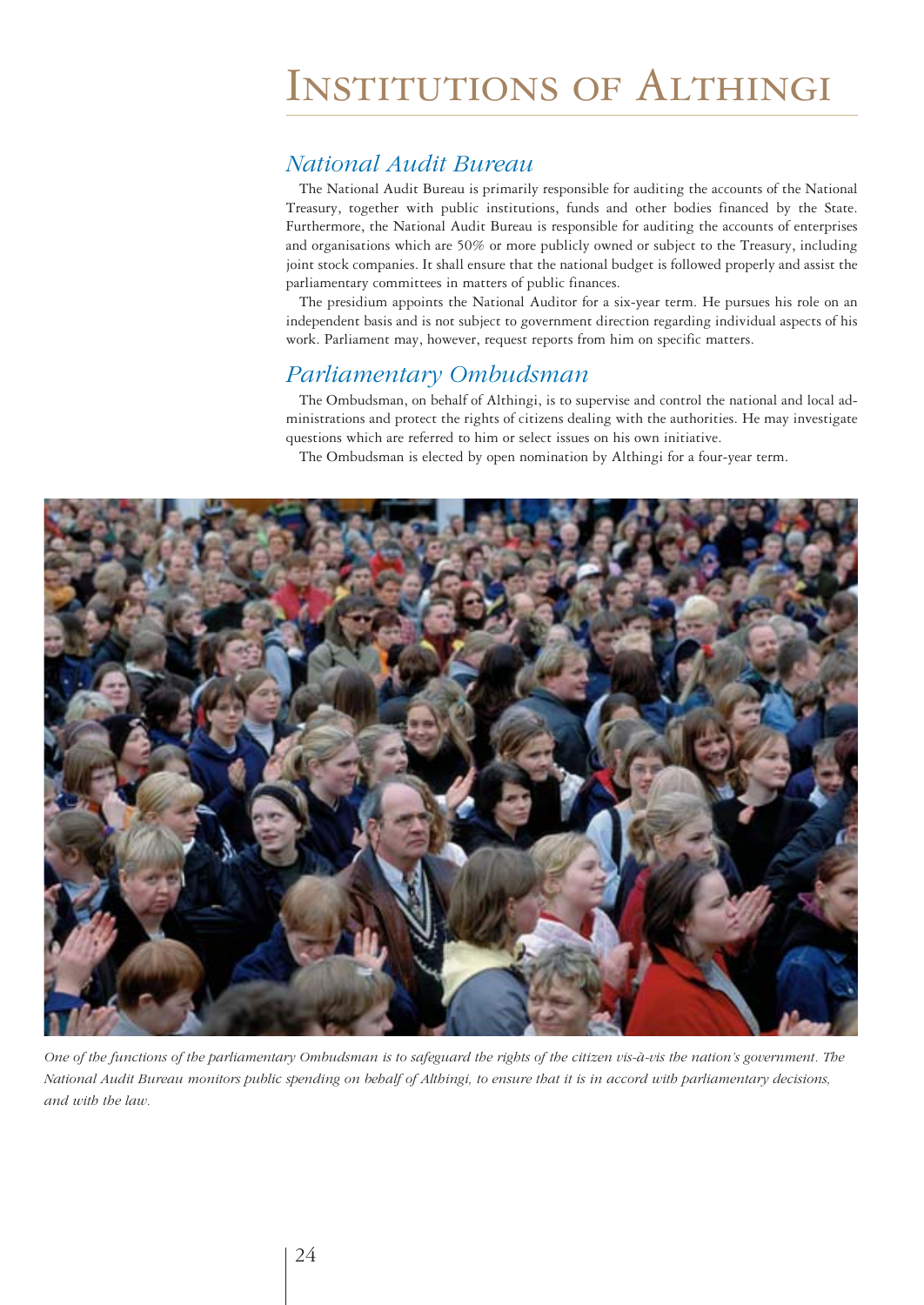©Althingi, 2004 ISBN 9979-888-24-5

Compiled by the secretariat of Althingi Editors: Hildur Gróa Gunnarsdóttir and Solveig K. Jónsdóttir

English translation: Keneva Kunz, Anna Yates Photos: Bragi Thór Jósefsson (p. 4, 5, 10, 11, 12, 13, 14, 16, 17, 18, 19, 20, 22, 23, 24) The British Museum (p. 6) Jóhannes Long (p. 7) Magnús Gíslason, The National Museum of Iceland (p. 8) Magnús Ólafsson, The National Museum of Iceland (p. 9) Páll Stefánsson (p. 22) Sigurdur Tómasson, The National Museum of Iceland (p. 9) Sigurgeir Sigurjónsson (p. 4)

Map of constituencies: Icelandic Geodetic Survey (p. 10)

Cover photos: Bragi Thór Jósefsson and Páll Stefánsson

Design: Stefán Einarsson Printing: Oddi